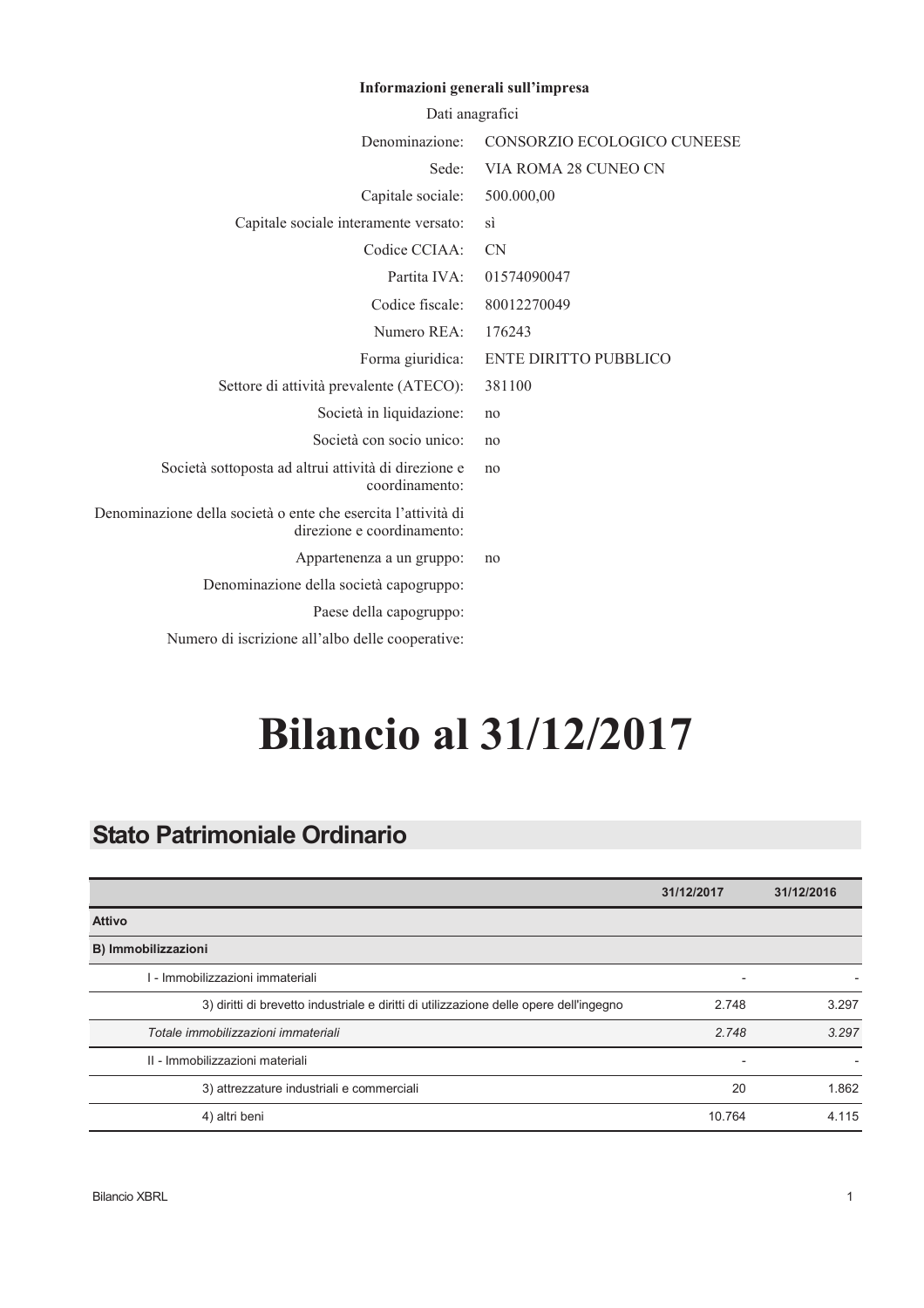|                                                       | 31/12/2017 | 31/12/2016 |
|-------------------------------------------------------|------------|------------|
| Totale immobilizzazioni materiali                     | 10.784     | 5.977      |
| Totale immobilizzazioni (B)                           | 13.532     | 9.274      |
| C) Attivo circolante                                  |            |            |
| II - Crediti                                          |            |            |
| 1) verso clienti                                      | 3.213.299  | 2.657.890  |
| esigibili entro l'esercizio successivo                | 3.213.299  | 2.657.890  |
| 5-bis) crediti tributari                              | 93.196     | 201.429    |
| esigibili entro l'esercizio successivo                | 93.196     | 201.429    |
| 5-ter) imposte anticipate                             | 26.990     | 26.990     |
| 5-quater) verso altri                                 | 87.510     | 100.068    |
| esigibili entro l'esercizio successivo                | 87.510     | 100.068    |
| Totale crediti                                        | 3.420.995  | 2.986.377  |
| IV - Disponibilita' liquide                           |            |            |
| 1) depositi bancari e postali                         | 2.516.681  | 2.473.502  |
| 3) danaro e valori in cassa                           | 94         | 759        |
| Totale disponibilita' liquide                         | 2.516.775  | 2.474.261  |
| Totale attivo circolante (C)                          | 5.937.770  | 5.460.638  |
| D) Ratei e risconti                                   | 3.312      | 2.481      |
| Totale attivo                                         | 5.954.614  | 5.472.393  |
| <b>Passivo</b>                                        |            |            |
| A) Patrimonio netto                                   | 697.201    | 666.977    |
| I - Capitale                                          | 500.000    | 500.000    |
| IV - Riserva legale                                   | 41.318     | 40.293     |
| VI - Altre riserve, distintamente indicate            |            |            |
| Riserva straordinaria                                 | 125.660    | 106.199    |
| Totale altre riserve                                  | 125.660    | 106.199    |
| IX - Utile (perdita) dell'esercizio                   | 30.223     | 20.485     |
| Totale patrimonio netto                               | 697.201    | 666.977    |
| B) Fondi per rischi e oneri                           |            |            |
| 4) altri                                              | 125.345    | 125.345    |
| Totale fondi per rischi ed oneri                      | 125.345    | 125.345    |
| C) Trattamento di fine rapporto di lavoro subordinato | 213.631    | 193.290    |
| D) Debiti                                             |            |            |
| 7) debiti verso fornitori                             | 3.803.857  | 3.246.594  |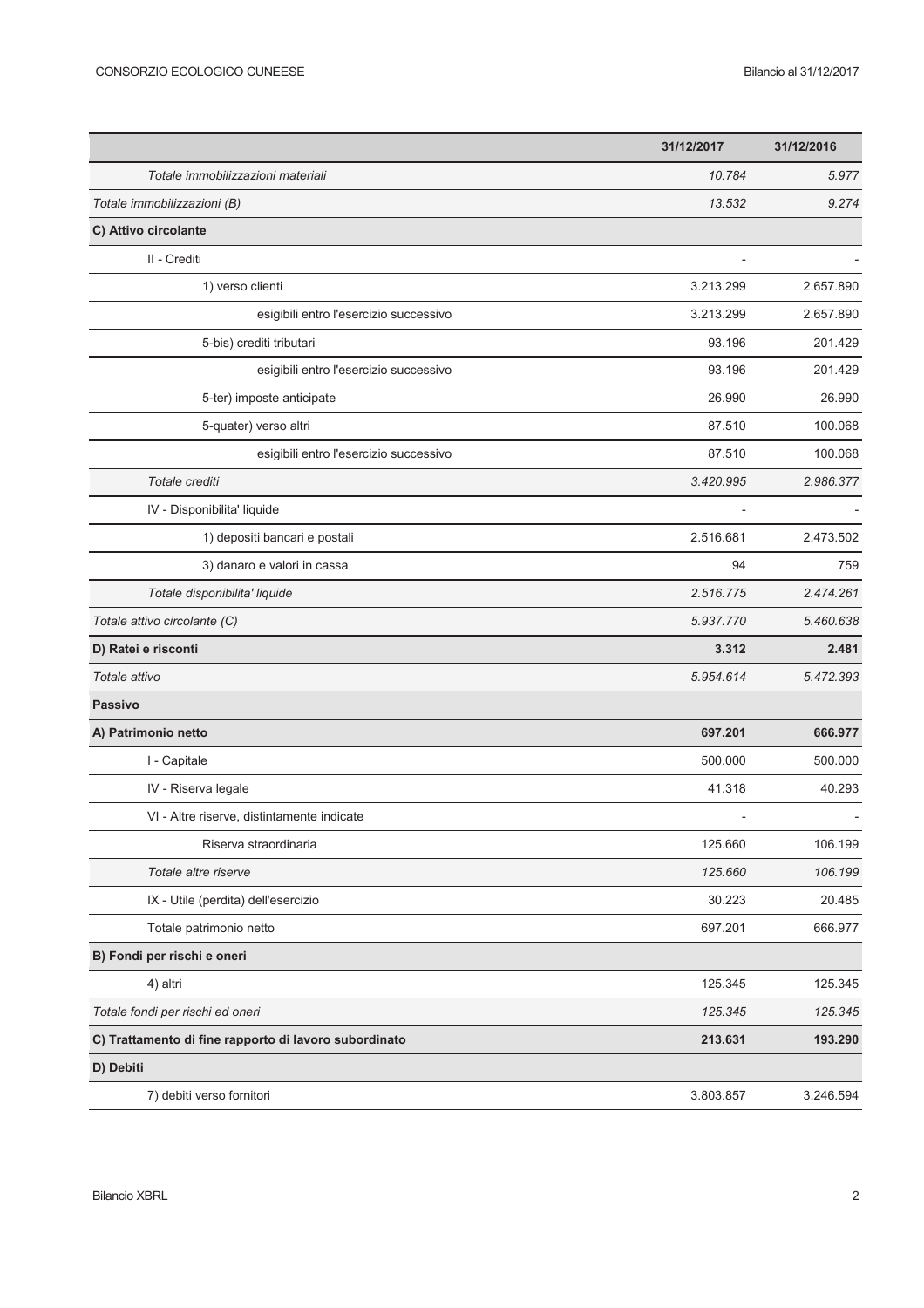|                                                                | 31/12/2017 | 31/12/2016 |
|----------------------------------------------------------------|------------|------------|
| esigibili entro l'esercizio successivo                         | 3.803.857  | 3.246.594  |
| 12) debiti tributari                                           | 108.204    | 234.972    |
| esigibili entro l'esercizio successivo                         | 108.204    | 234.972    |
| 13) debiti verso istituti di previdenza e di sicurezza sociale | 12.765     | 14.668     |
| esigibili entro l'esercizio successivo                         | 12.765     | 14.668     |
| 14) altri debiti                                               | 943.232    | 941.263    |
| esigibili entro l'esercizio successivo                         | 943.232    | 941.263    |
| Totale debiti                                                  | 4.868.058  | 4.437.497  |
| E) Ratei e risconti                                            | 50.379     | 49.284     |
| Totale passivo                                                 | 5.954.614  | 5.472.393  |

# **Conto Economico Ordinario**

|                                                          | 31/12/2017 | 31/12/2016 |
|----------------------------------------------------------|------------|------------|
| A) Valore della produzione                               |            |            |
| 1) ricavi delle vendite e delle prestazioni              | 16.015.586 | 15.374.192 |
| 5) altri ricavi e proventi                               |            |            |
| contributi in conto esercizio                            | 4.435      |            |
| altri                                                    | 187.701    | 188.179    |
| Totale altri ricavi e proventi                           | 192.136    | 188.179    |
| Totale valore della produzione                           | 16.207.722 | 15.562.371 |
| B) Costi della produzione                                |            |            |
| 6) per materie prime, sussidiarie, di consumo e di merci | 1.339      | 1.021      |
| 7) per servizi                                           | 15.675.422 | 14.984.702 |
| 8) per godimento di beni di terzi                        | 20.193     | 23.496     |
| 9) per il personale                                      |            |            |
| a) salari e stipendi                                     | 279.635    | 278.436    |
| b) oneri sociali                                         | 75.431     | 73.786     |
| c) trattamento di fine rapporto                          | 23.470     | 23.484     |
| e) altri costi                                           | 8.000      | 9.600      |
| Totale costi per il personale                            | 386.536    | 385.306    |
| 10) ammortamenti e svalutazioni                          |            |            |
| a) ammortamento delle immobilizzazioni immateriali       | 1.349      | 1.265      |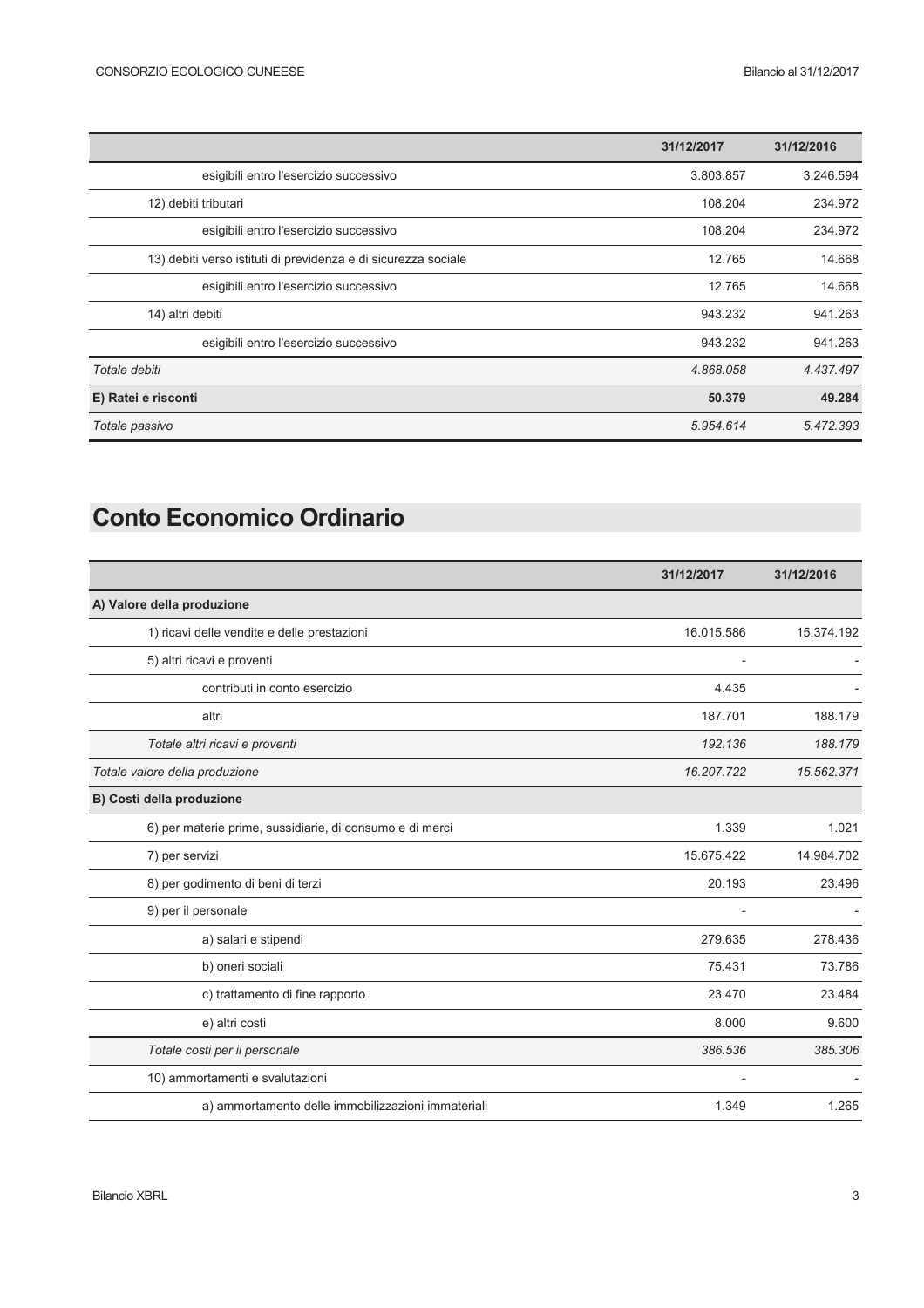|                                                                                               | 31/12/2017     | 31/12/2016 |
|-----------------------------------------------------------------------------------------------|----------------|------------|
| b) ammortamento delle immobilizzazioni materiali                                              | 4.517          | 12.224     |
| d) svalutazioni dei crediti compresi nell'attivo circolante e delle disponibilita'<br>liquide | 18.000         | 10.000     |
| Totale ammortamenti e svalutazioni                                                            | 23.866         | 23.489     |
| 14) oneri diversi di gestione                                                                 | 53.113         | 105.051    |
| Totale costi della produzione                                                                 | 16.160.469     | 15.523.065 |
| Differenza tra valore e costi della produzione (A - B)                                        | 47.253         | 39.306     |
| C) Proventi e oneri finanziari                                                                |                |            |
| 16) altri proventi finanziari                                                                 | $\overline{a}$ |            |
| d) proventi diversi dai precedenti                                                            |                |            |
| altri                                                                                         | 616            | 124        |
| Totale proventi diversi dai precedenti                                                        | 616            | 124        |
| Totale altri proventi finanziari                                                              | 616            | 124        |
| 17) interessi ed altri oneri finanziari                                                       |                |            |
| altri                                                                                         | 2.254          | 2.236      |
| Totale interessi e altri oneri finanziari                                                     | 2.254          | 2.236      |
| Totale proventi e oneri finanziari (15+16-17+-17-bis)                                         | (1.638)        | (2.112)    |
| Risultato prima delle imposte (A-B+-C+-D)                                                     | 45.615         | 37.194     |
| 20) Imposte sul reddito dell'esercizio, correnti, differite e anticipate                      |                |            |
| imposte correnti                                                                              | 15.392         | 16.709     |
| Totale delle imposte sul reddito dell'esercizio, correnti, differite e anticipate             | 15.392         | 16.709     |
| 21) Utile (perdita) dell'esercizio                                                            | 30.223         | 20.485     |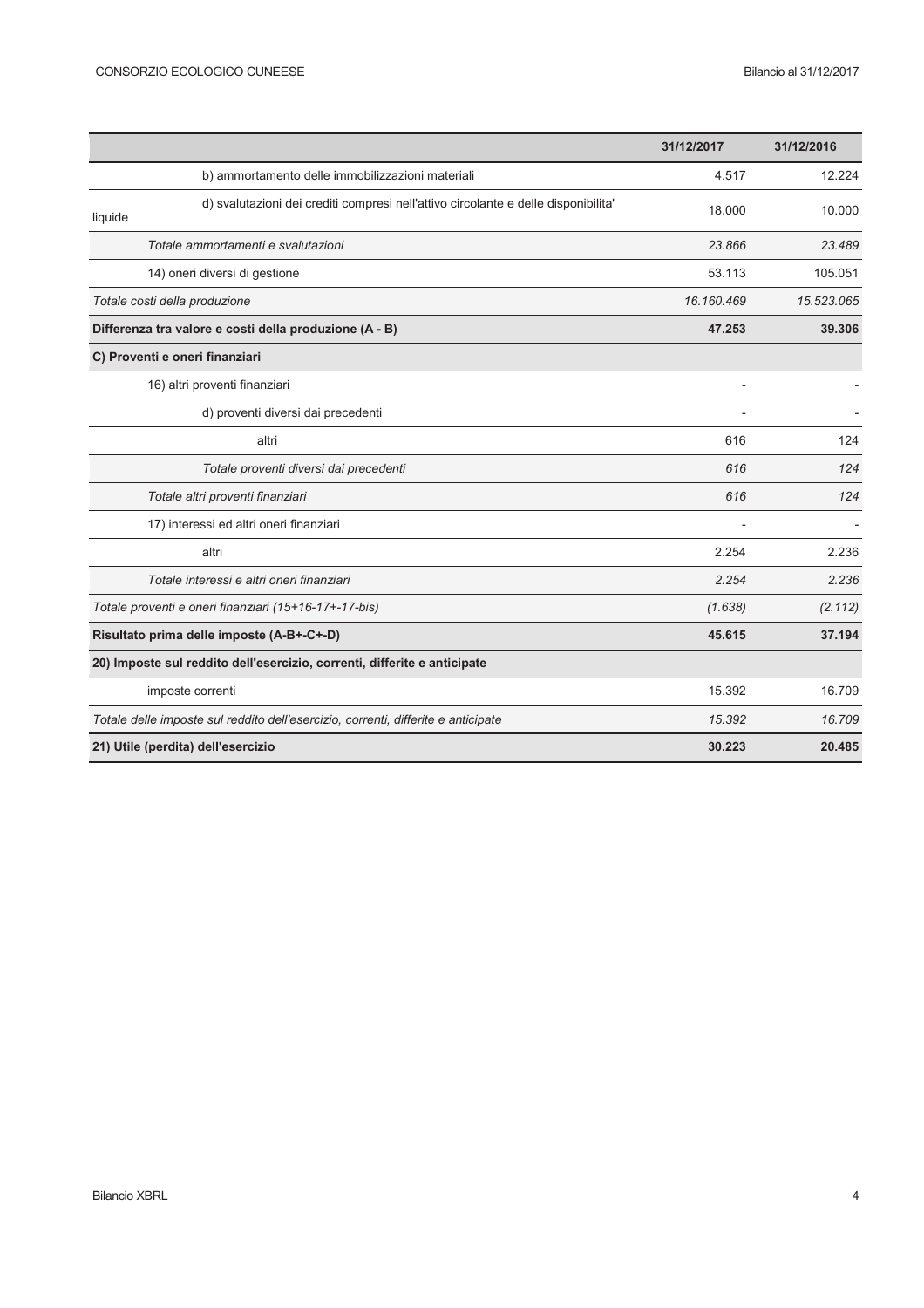# Rendiconto finanziario, metodo indiretto

|                                                                                                                        | Importo al<br>31/12/2017 | Importo al<br>31/12/2016 |
|------------------------------------------------------------------------------------------------------------------------|--------------------------|--------------------------|
| A) Flussi finanziari derivanti dall'attività operativa (metodo indiretto)                                              |                          |                          |
| Utile (perdita) dell'esercizio                                                                                         | 30.223                   | 20.485                   |
| Imposte sul reddito                                                                                                    | 15.392                   | 16.709                   |
| Interessi passivi/(attivi)                                                                                             | 1.638                    | 2.112                    |
| 1) Utile (perdita) dell'esercizio prima d'imposte sul reddito, interessi, dividendi e plus/minusvalenze da<br>cessione | 47.253                   | 39.306                   |
| Rettifiche per elementi non monetari che non hanno avuto contropartita nel capitale circolante netto                   |                          |                          |
| Accantonamenti ai fondi                                                                                                | 41.470                   | 33.484                   |
| Ammortamenti delle immobilizzazioni                                                                                    | 5.866                    | 13.489                   |
| Totale rettifiche per elementi non monetari che non hanno avuto contropartita nel capitale circolante netto            | 47.336                   | 46.973                   |
| 2) Flusso finanziario prima delle variazioni del capitale circolante netto                                             | 94.589                   | 86.279                   |
| Variazioni del capitale circolante netto                                                                               |                          |                          |
| Decremento/(Incremento) dei crediti verso clienti                                                                      | (573.409)                | 353.928                  |
| Incremento/(Decremento) dei debiti verso fornitori                                                                     | 557.263                  | (339.666)                |
| Decremento/(Incremento) dei ratei e risconti attivi                                                                    | (831)                    | 651                      |
| Incremento/(Decremento) dei ratei e risconti passivi                                                                   | 1.095                    | 332                      |
| Altri decrementi/(Altri Incrementi) del capitale circolante netto                                                      | (968)                    | 95.725                   |
| Totale variazioni del capitale circolante netto                                                                        | (16.850)                 | 110.970                  |
| 3) Flusso finanziario dopo le variazioni del capitale circolante netto                                                 | 77.739                   | 197.249                  |
| Altre rettifiche                                                                                                       |                          |                          |
| Interessi incassati/(pagati)                                                                                           | (1.638)                  | (2.112)                  |
| (Imposte sul reddito pagate)                                                                                           | (20.335)                 | 832                      |
| (Utilizzo dei fondi)                                                                                                   |                          | (52.232)                 |
| Altri incassi/(pagamenti)                                                                                              | (3.129)                  |                          |
| Totale altre rettifiche                                                                                                | (25.102)                 | (53.512)                 |
| Flusso finanziario dell'attività operativa (A)                                                                         | 52.637                   | 143.737                  |
| B) Flussi finanziari derivanti dall'attività d'investimento                                                            |                          |                          |
| Immobilizzazioni materiali                                                                                             |                          |                          |
| (Investimenti)                                                                                                         | (9.324)                  | (158)                    |
| Immobilizzazioni immateriali                                                                                           |                          |                          |
| (Investimenti)                                                                                                         | (799)                    | (2.540)                  |
| Flusso finanziario dell'attività di investimento (B)                                                                   | (10.123)                 | (2.698)                  |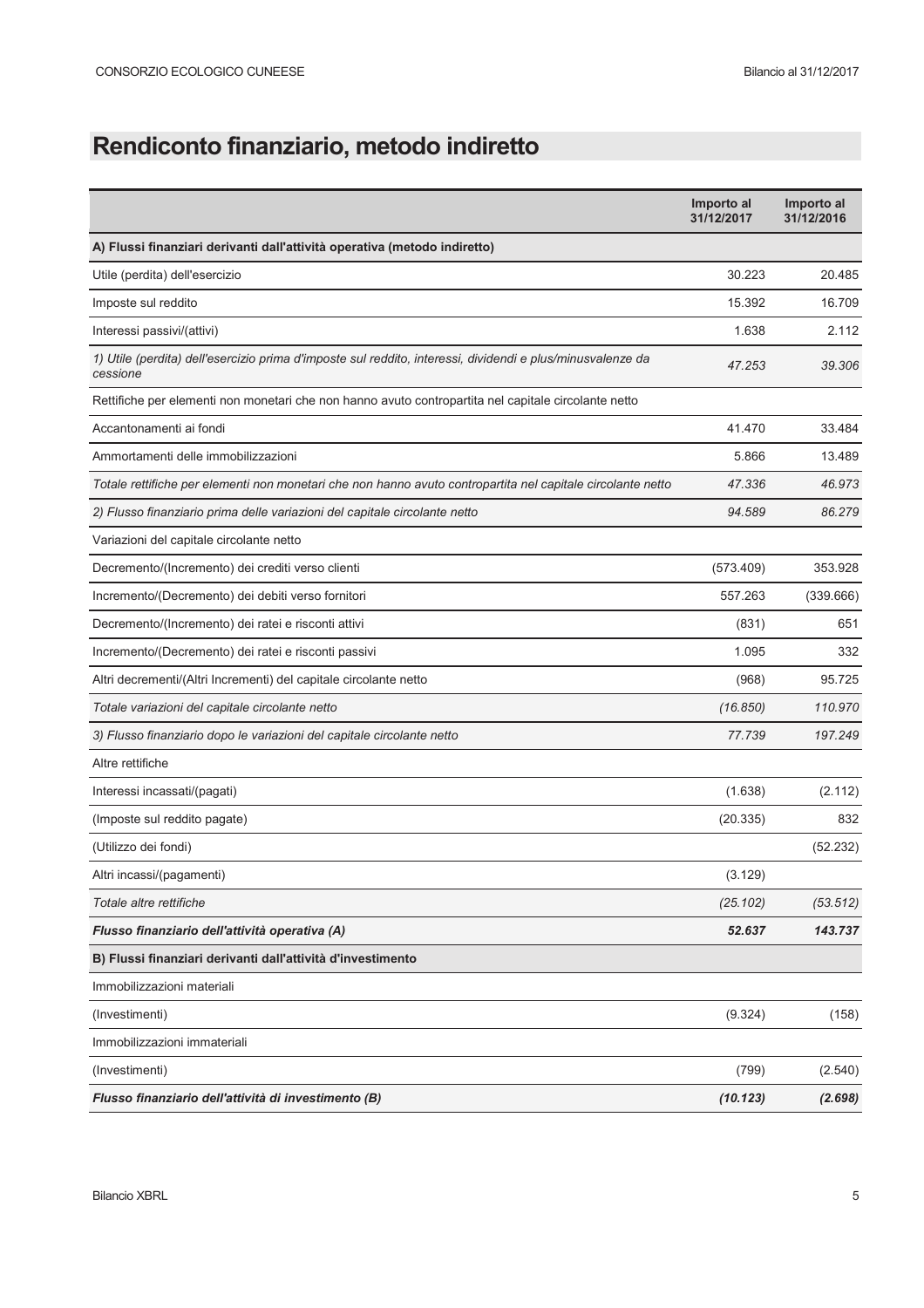|                                                                         | Importo al<br>31/12/2017 | Importo al<br>31/12/2016 |
|-------------------------------------------------------------------------|--------------------------|--------------------------|
| Incremento (decremento) delle disponibilità liquide ( $A \pm B \pm C$ ) | 42.514                   | 141.039                  |
| Disponibilità liquide a inizio esercizio                                |                          |                          |
| Depositi bancari e postali                                              | 2.473.502                | 2.332.944                |
| Danaro e valori in cassa                                                | 759                      | 278                      |
| Totale disponibilità liquide a inizio esercizio                         | 2.474.261                | 2.333.222                |
| Disponibilità liquide a fine esercizio                                  |                          |                          |
| Depositi bancari e postali                                              | 2.516.681                | 2.473.502                |
| Danaro e valori in cassa                                                | 94                       | 759                      |
| Totale disponibilità liquide a fine esercizio                           | 2.516.775                | 2.474.261                |
| Differenza di quadratura                                                |                          |                          |

# Informazioni in calce al rendiconto finanziario

La buona redditività della gestione operativa, sostanzialmente in assenza di attività di finanziamento ed una poco significativa attività d'investimento, ha permesso di incrementare le disponibilità liquide rispetto all'esercizio precedente.

### Nota integrativa, parte iniziale

Signori Soci, la presente nota integrativa costituisce parte integrante del bilancio al 31/12/2017.

Il bilancio è stato redatto in conformità alla normativa del Codice Civile ed è costituito dallo Stato Patrimoniale, conforme allo schema di cui agli artt. 2424 e 2424-bis Cod. Civ., dal Conto Economico, conforme allo schema di cui agli artt. 2425 e 2425-bis Cod. Civ., dal Rendiconto Finanziario, redatto ai sensi dell'art. 2425-ter Cod. Civ., e dalla presente Nota Integrativa che ha la funzione di fornire l'illustrazione, l'analisi ed in taluni casi un'integrazione dei dati di bilancio e contiene le informazioni richieste dall'art. 2427 Cod. Civ...

#### Criteri di formazione

#### Redazione del bilancio

Nella formazione del bilancio vengono fornite tutte le informazioni complementari ritenute necessarie, anche se non richieste da specifiche disposizioni di legge, a dare una rappresentazione veritiera e corretta della situazione stessa.

Ai sensi del comma 5 dell'art. 2423-ter Cod.Civ. si precisa che tutte le voci sono comparabili con i dati relativi all'esercizio 2016.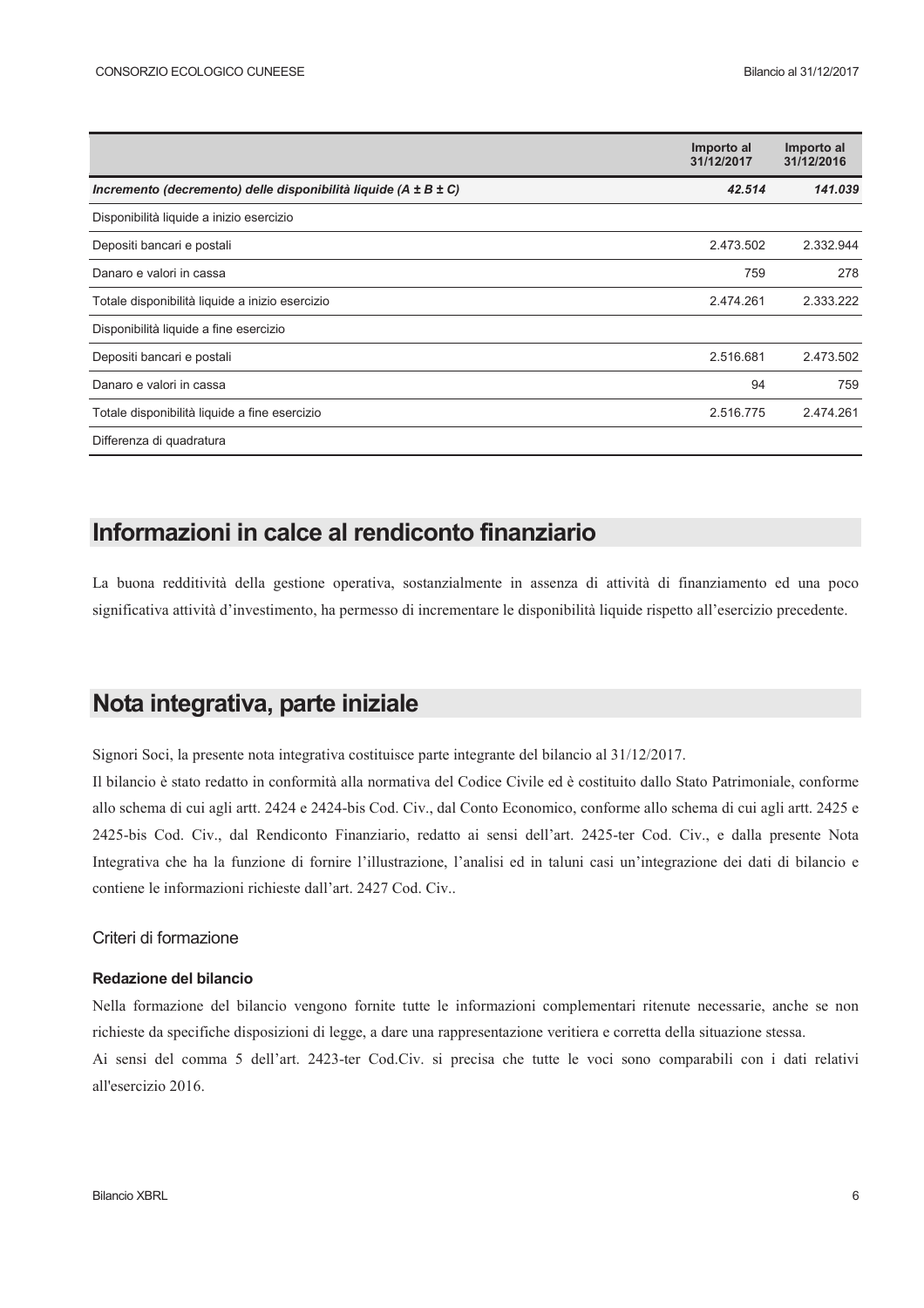Il bilancio è stato predisposto in base alla normativa vigente e con l'accordo del Revisore per i casi previsti dalla legge. Il contenuto dello stato patrimoniale e del conto economico è quello previsto dagli articoli 2424 e 2425 del codice civile, mentre il rendiconto finanziario è stato redatto ai sensi dell'art. 2425-ter.

La nota integrativa, redatta ai sensi dell'art. 2427 del codice civile, contiene inoltre tutte le informazioni utili a fornire una corretta interpretazione del bilancio.

Le informazioni contenute nel presente documento sono presentate secondo l'ordine in cui le relative voci sono indicate nello stato patrimoniale e nel conto economico.

Non si sono verificati casi eccezionali che abbiano reso necessario il ricorso a deroghe di cui all'art. 2423, commi 4 e 5 e all'art. 2423-bis comma 2 codice civile.

Lo stato patrimoniale, il conto economico, il rendiconto finanziario e le informazioni di natura contabile contenute nella presente nota integrativa sono conformi alle scritture contabili, da cui sono stati direttamente desunti.

Il bilancio d'esercizio, così come la presente nota integrativa, sono stati redatti in unità di euro.

#### Principi di redazione del bilancio

La valutazione delle voci è stata fatta secondo prudenza e nella prospettiva della continuazione dell'attività. La rilevazione e la presentazione delle voci è stata effettuata tenendo conto della sostanza dell'operazione o del contratto, come richiesto dall'art. 2423-bis n. 1 e n. 1-bis del Codice Civile, nonché del principio della rilevanza, di cui all'art. 2423 del Codice Civile, comunque rispettando gli obblighi in tema di regolare tenuta delle scritture contabili.

Nella redazione del bilancio d'esercizio gli oneri e i proventi sono stati iscritti secondo il principio di competenza indipendentemente dal momento della loro manifestazione numeraria. Si è peraltro tenuto conto dei rischi e delle perdite di competenza dell'esercizio, anche se conosciuti dopo la chiusura di questo.

#### Struttura e contenuto del Prospetto di Bilancio

Nell'esposizione dello stato patrimoniale e del conto economico non sono stati effettuati raggruppamenti delle voci precedute da numeri arabi, come invece facoltativamente previsto dall'art. 2423-ter del c.c.

Ai sensi dell'art. 2424 del codice civile si conferma che non esistono elementi dell'attivo o del passivo che ricadano sotto più voci del prospetto di bilancio.

#### Criteri di valutazione

I criteri applicati nella valutazione delle voci di bilancio e nelle rettifiche di valore sono conformi alle disposizioni del codice civile e alle indicazioni contenute nei principi contabili emanati dall'Organismo Italiano di Contabilità. Gli stessi inoltre non sono variati rispetto all'esercizio precedente.

Ai sensi dell'articolo 2427 c. 1 n. 1 del c.c. si illustrano i più significativi criteri di valutazione adottati nel rispetto delle disposizioni contenute all'art.2426 del codice civile, con particolare riferimento a quelle voci di bilancio per le quali il legislatore ammette diversi criteri di valutazione e di rettifica o per le quali non sono previsti specifici criteri.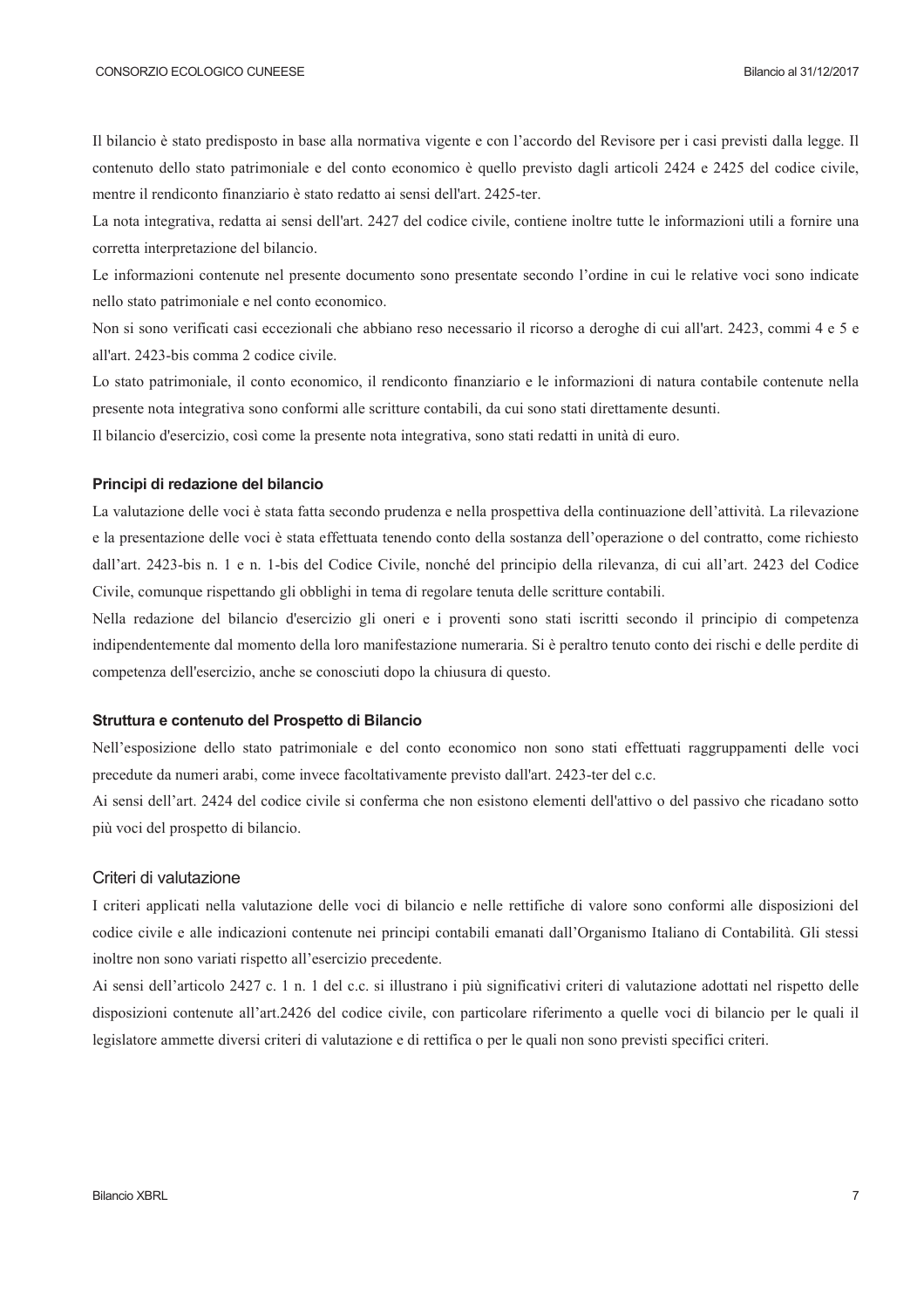#### Altre informazioni

#### Valutazione poste in valuta

La società, alla data di chiusura dell'esercizio, non detiene crediti o debiti in valuta estera.

#### Operazioni con obbligo di retrocessione a termine

La società, ai sensi dell'art.2427 n. 6-ter, attesta che nel corso dell'esercizio non ha posto in essere alcuna operazione soggetta all'obbligo di retrocessione a termine.

### Nota integrativa, attivo

I valori iscritti nell'attivo dello stato patrimoniale sono stati valutati secondo quanto previsto dall'articolo 2426 del codice civile e in conformità ai principi contabili nazionali. Nelle sezioni relative alle singole poste sono indicati i criteri applicati nello specifico.

#### Immobilizzazioni

#### Immobilizzazioni immateriali

Le immobilizzazioni immateriali sono iscritte al prezzo di costo, computando anche i costi accessori. Questi valori sono ammortizzati entro un periodo non superiore a cinque anni sulla base della utilità futura delle spese sostenute o della durata residua del diritto di utilizzazione, se inferiore. Il valore delle immobilizzazioni è esposto al netto dei fondi di ammortamento e delle svalutazioni.

Il criterio di ammortamento delle immobilizzazioni immateriali è stato applicato con sistematicità ed in ogni esercizio, in relazione alla residua possibilità di utilizzazione economica di ogni singolo bene o spesa.

Le aliquote di ammortamento sono state applicate in conformità al seguente piano:

| Voci immobilizzazioni immateriali                    | Periodo                  |
|------------------------------------------------------|--------------------------|
| Diritti di brevetto e di utilizzazione opere ingegno | 5 anni in quote costanti |

Le eventuali alienazioni di beni immateriali avvenute nel corso dell'esercizio hanno comportato l'eliminazione del loro valore residuo.

Ai sensi e per gli effetti dell'art.10 della legge 19 marzo 1983, n. 72, e così come anche richiamato dalle successive leggi di rivalutazione monetaria, si precisa che per i beni immateriali tuttora esistenti in patrimonio non è stata mai eseguita alcuna rivalutazione monetaria.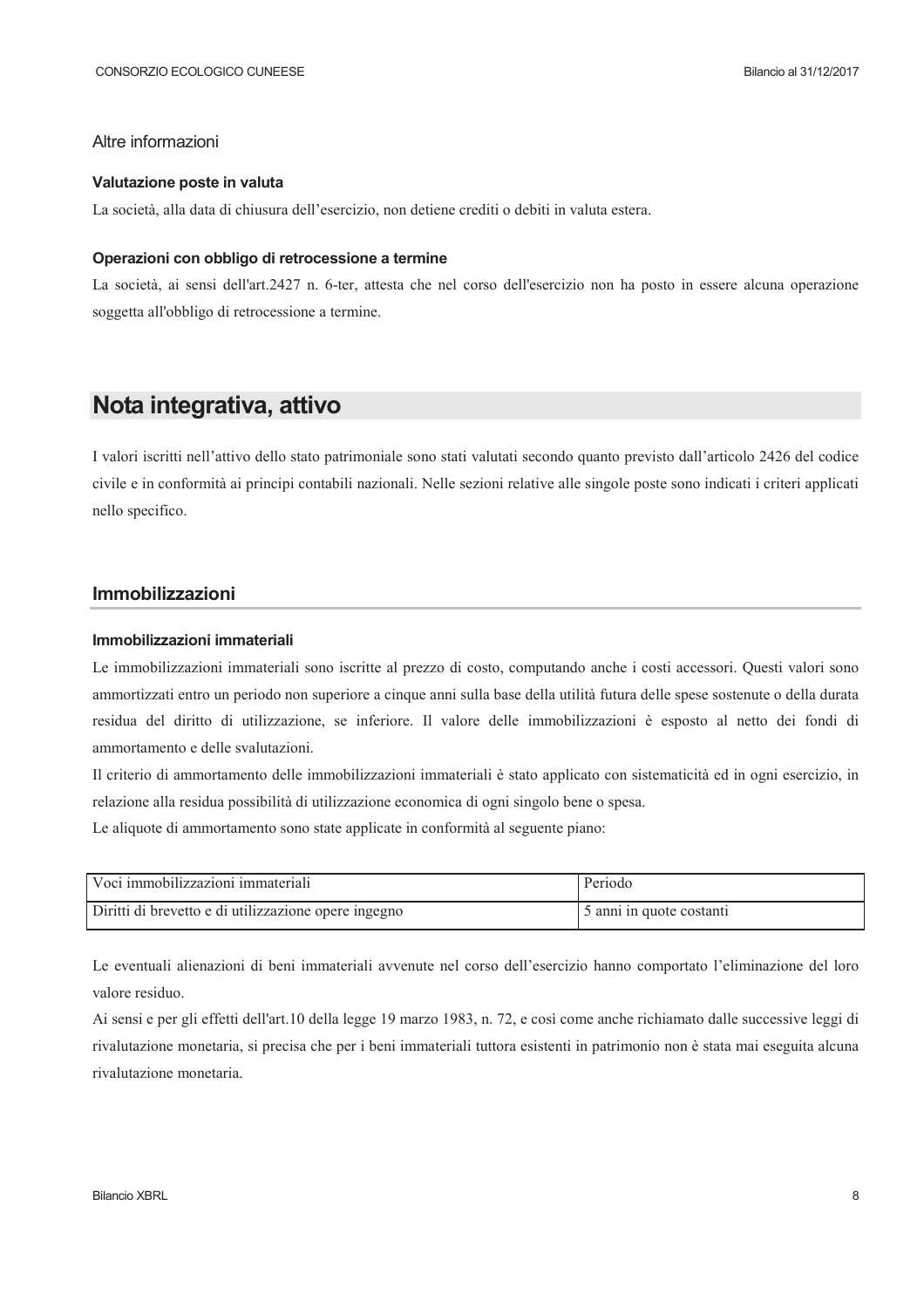Si evidenzia altresì che su tali oneri immobilizzati non è stato necessario operare svalutazioni ex art. 2426 comma 1 n. 3 del codice civile in quanto, come previsto dal principio contabile OIC 9, non sono stati riscontrati indicatori di potenziali perdite durevoli di valore delle immobilizzazioni immateriali.

#### Immobilizzazioni materiali

Le immobilizzazioni materiali sono state valutate al costo di acquisto, maggiorato degli oneri accessori.

I cespiti appartenenti alla categoria delle immobilizzazioni materiali, rilevati alla data in cui avviene il trasferimento dei rischi e dei benefici connessi al bene acquisito, sono iscritti in bilancio al costo di acquisto, aumentato degli eventuali oneri accessori sostenuti fino al momento in cui i beni sono pronti all'uso e comunque nel limite del loro valore recuperabile.

Il valore contabile dei beni, raggruppati in classi omogenee per natura ed anno di acquisizione, viene ripartito tra gli esercizi nel corso dei quali gli stessi verranno presumibilmente utilizzati. Tale procedura è attuata mediante lo stanziamento sistematico a conto economico di quote di ammortamento corrispondenti a piani prestabiliti, definiti al momento in cui il bene è disponibile e pronto all'uso, con riferimento alla presunta residua possibilità di utilizzo dei beni stessi. Detti piani, oggetto di verifica annuale, sono formati con riferimento al valore lordo dei beni e supponendo pari a zero il valore di realizzo al termine del processo.

Ai sensi e per gli effetti dell'art.10 della legge 19 Marzo 1983, N.72, così come anche richiamato dalle successive leggi di rivalutazione monetaria, si precisa che per i beni materiali tuttora esistenti in patrimonio non è stata mai eseguita alcuna rivalutazione monetaria

Si evidenzia inoltre che non è stato necessario operare svalutazioni ex art. 2426 comma 1 n. 3 del Codice Civile in quanto, come previsto dal principio contabile OIC 9, non sono stati riscontrati indicatori di potenziali perdite di valore delle immobilizzazioni materiali.

I criteri di ammortamento delle immobilizzazioni materiali non sono variati rispetto a quelli applicati nell'esercizio precedente e sono prestabiliti in conformità al seguente piano in base alla residua possibilità di utilizzazione dei beni:

|                                                 | Periodo di presunto<br>utilizzo in anni | Aliquota |
|-------------------------------------------------|-----------------------------------------|----------|
| - TERRENI E FABBRICATI                          |                                         |          |
| - Terreni                                       |                                         |          |
| - IMPIANTI E MACCHINARIO                        |                                         |          |
| - Impianti e macchinari                         | 10                                      | 10%      |
| - ATTREZZATURE INDUSTRIALI E COMMERCIALI        |                                         |          |
| - Attrezzature                                  | 6,7                                     | 15%      |
| - Mobili, arredi e macchine ordinarie d'ufficio | 8,3                                     | 12%      |
| - Macchine ufficio ed elaboratori elettronici   | 5                                       | 20%      |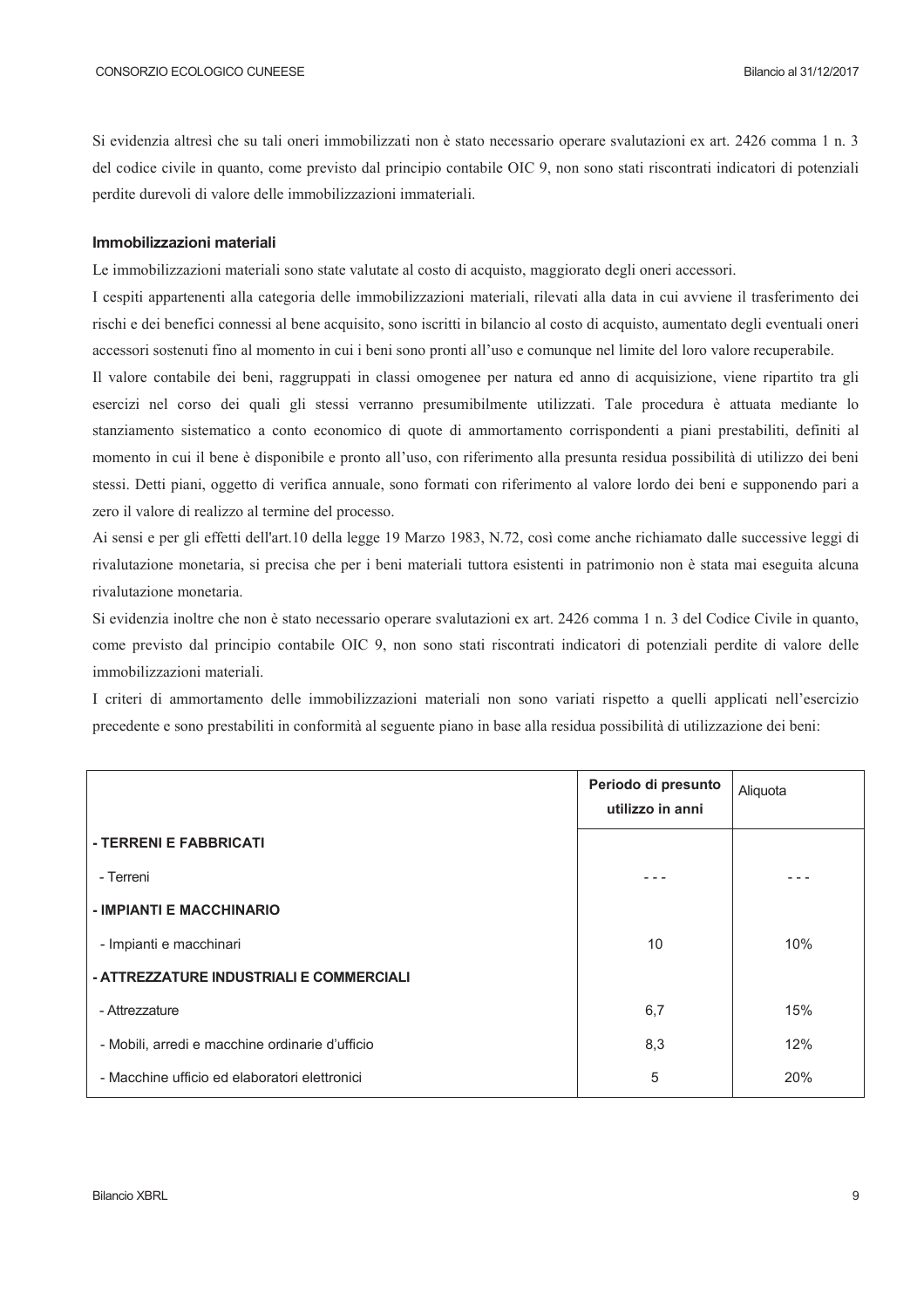Le eventuali dismissioni di cespiti (cessioni, rottamazioni, ecc.) avvenute nel corso dell'esercizio hanno comportato l'eliminazione del loro valore residuo. L'eventuale differenza tra valore contabile e valore di dismissione è stato rilevato a conto economico.

Per le immobilizzazioni acquisite nel corso dell'esercizio le suddette aliquote sono state ridotte alla metà in quanto la quota di ammortamento così ottenuta non si discosta significativamente dalla quota calcolata a partire dal momento in cui il cespite è disponibile e pronto all'uso.

La società applica la disciplina del costo ammortizzato e dell'attualizzazione. Peraltro per i beni per i quali è previsto un pagamento differito a condizioni diverse rispetto a quelle normalmente praticate sul mercato, per operazioni similari o equiparabili, l'iscrizione in bilancio è avvenuta al valore attuale dei futuri pagamenti contrattuali determinato ai sensi dell'OIC 19.

#### Immobilizzazioni immateriali

#### Movimenti delle immobilizzazioni immateriali

Dopo l'iscrizione in conto economico delle quote di ammortamento dell'esercizio, pari ad euro 1.348,00, le immobilizzazioni immateriali ammontano ad euro 2.748,00.

Nella tabella sono esposte le movimentazioni delle immobilizzazioni in oggetto.

|                                   | Diritti di brevetto industriale e diritti di<br>utilizzazione delle opere dell'ingegno |        |
|-----------------------------------|----------------------------------------------------------------------------------------|--------|
| Valore di inizio esercizio        |                                                                                        |        |
| Costo                             | 34.929                                                                                 | 34.929 |
| Ammortamenti (Fondo ammortamento) | 31.632                                                                                 | 31.632 |
| Valore di bilancio                | 3.297                                                                                  | 3.297  |
| Variazioni nell'esercizio         |                                                                                        |        |
| Incrementi per acquisizioni       | 799                                                                                    | 799    |
| Ammortamento dell'esercizio       | 1.348                                                                                  | 1.348  |
| Totale variazioni                 | (549)                                                                                  | (549)  |
| Valore di fine esercizio          |                                                                                        |        |
| Costo                             | 35.728                                                                                 | 35.728 |
| Ammortamenti (Fondo ammortamento) | 32.980                                                                                 | 32.980 |
| Valore di bilancio                | 2.748                                                                                  | 2.748  |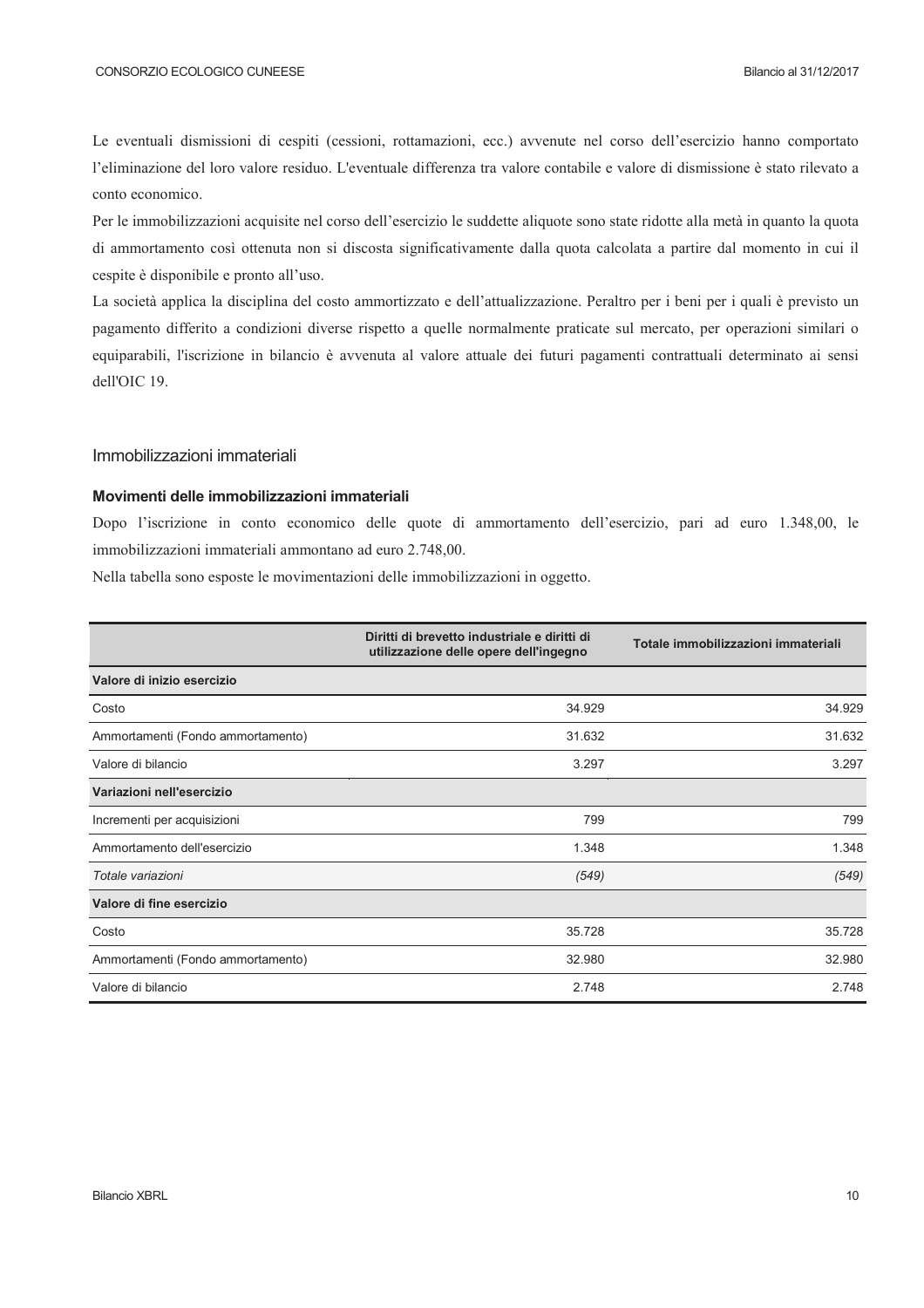#### Immobilizzazioni materiali

#### Movimenti delle immobilizzazioni materiali

Le immobilizzazioni materiali al lordo dei relativi fondi ammortamento ammontano ad euro 1.398.322; i fondi di ammortamento risultano essere pari ad euro 1.387.538.

Nella tabella che segue sono esposte le movimentazioni delle immobilizzazioni in oggetto.

|                                         | Terreni e fabbricati     | Impianti e<br>macchinario | <b>Attrezzature</b><br>industriali e<br>commerciali | <b>Altre</b><br>immobilizzazioni<br>materiali | <b>Totale</b><br>immobilizzazioni<br>materiali |
|-----------------------------------------|--------------------------|---------------------------|-----------------------------------------------------|-----------------------------------------------|------------------------------------------------|
| Valore di inizio<br>esercizio           |                          |                           |                                                     |                                               |                                                |
| Costo                                   | 163.357                  | 950                       | 1.143.470                                           | 81.221                                        | 1.388.998                                      |
| Ammortamenti<br>(Fondo<br>ammortamento) | 163.357                  | 950                       | 1.141.608                                           | 77.106                                        | 1.383.021                                      |
| Valore di bilancio                      | $\overline{\phantom{a}}$ | $\overline{\phantom{a}}$  | 1.862                                               | 4.115                                         | 5.977                                          |
| Variazioni<br>nell'esercizio            |                          |                           |                                                     |                                               |                                                |
| Incrementi per<br>acquisizioni          |                          |                           |                                                     | 9.324                                         | 9.324                                          |
| Ammortamento<br>dell'esercizio          | $\overline{a}$           |                           | 1.842                                               | 2.675                                         | 4.517                                          |
| Totale variazioni                       | $\overline{\phantom{0}}$ |                           | (1.842)                                             | 6.649                                         | 4.807                                          |
| Valore di fine<br>esercizio             |                          |                           |                                                     |                                               |                                                |
| Costo                                   | 163.357                  | 950                       | 1.143.470                                           | 90.545                                        | 1.398.322                                      |
| Ammortamenti<br>(Fondo<br>ammortamento) | 163.357                  | 950                       | 1.143.450                                           | 79.781                                        | 1.387.538                                      |
| Valore di bilancio                      |                          |                           | 20                                                  | 10.764                                        | 10.784                                         |

#### Operazioni di locazione finanziaria

La società alla data di chiusura dell'esercizio non ha in corso alcun contratto di leasing finanziario.

#### Attivo circolante

Gli elementi dell'attivo circolante sono valutati secondo quanto previsto dai numeri da 8 a 11-bis dell'articolo 2426 del codice civile. I criteri utilizzati sono indicati nei paragrafi delle rispettive voci di bilancio.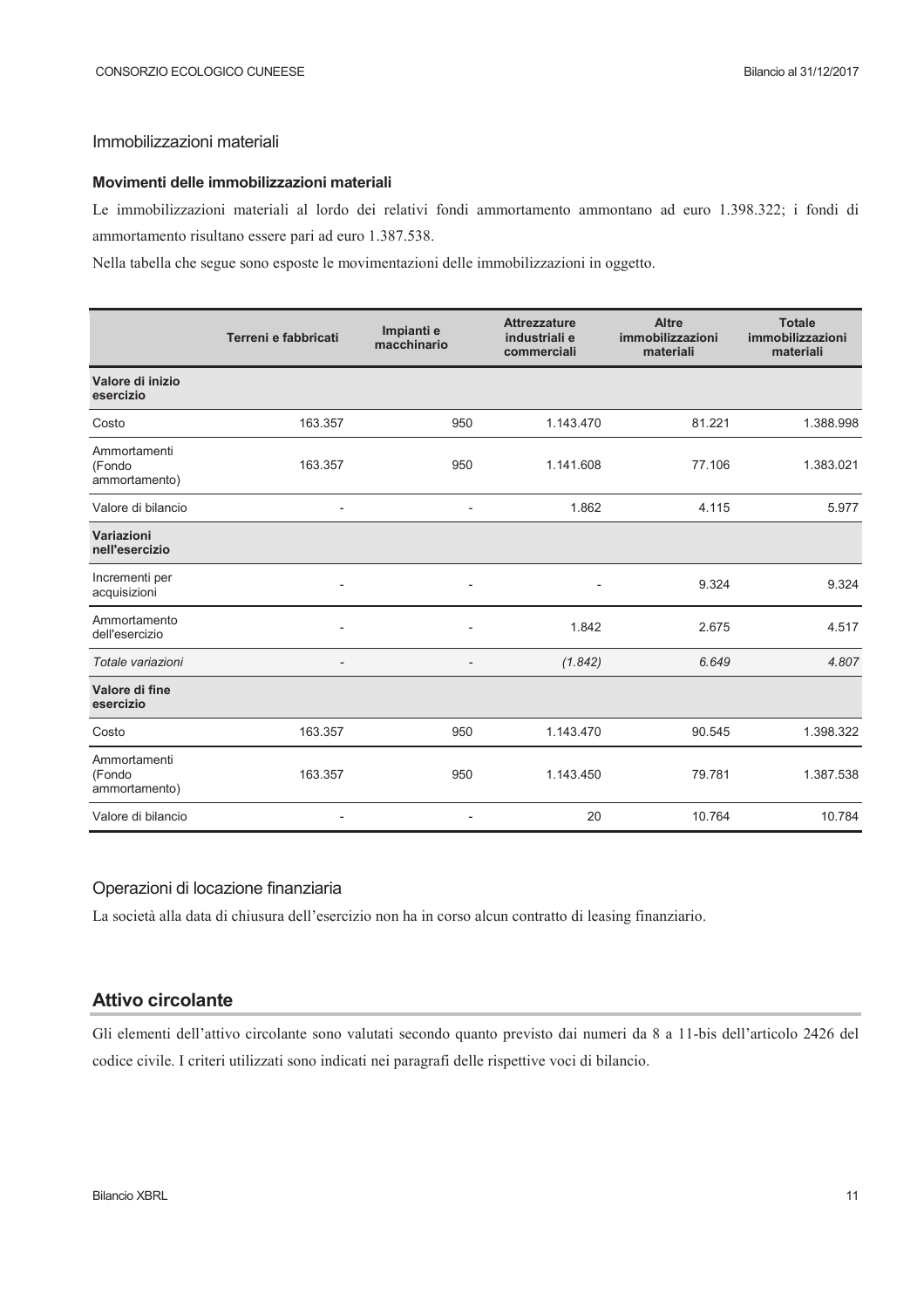#### Crediti iscritti nell'attivo circolante

Per quanto riguarda i crediti iscritti nell'attivo circolante si specifica che, in base alle disposizioni dell'articolo 12 comma 2 del d. lgs. 139/2015, la società ha optato per l'eventuale applicazione del criterio del costo ammortizzato esclusivamente ai crediti iscritti nell'attivo circolante sorti a partire dall'esercizio 2016. Tuttavia, avendo gli stessi una durata inferiore a 12 mesi, non è stato necessario applicare tale criterio. Tali poste di bilancio sono state rilevate tenendo altresì conto del valore di presumibile di realizzo, conformemente a quanto previsto dall'art. 2426, comma 1, n. 8 del Codice Civile. L'adeguamento al presumibile valore di realizzo è stato effettuato mediante lo stanziamento di un fondo svalutazione crediti, che nell'esercizio in esame ha raggiunto il valore complessivo di euro 702.909.

#### Variazioni e scadenza dei crediti iscritti nell'attivo circolante

Nella seguente tabella vengono esposte le informazioni relative alle variazioni dei crediti iscritti nell'attivo circolante nonché, se significative, le informazioni relative alla scadenza degli stessi.

|                       | Valore di inizio<br>esercizio | Variazione<br>nell'esercizio | Valore di fine<br>esercizio | Quota scadente entro<br>l'esercizio |
|-----------------------|-------------------------------|------------------------------|-----------------------------|-------------------------------------|
| Crediti verso clienti | 2.657.890                     | 555.409                      | 3.213.299                   | 3.213.299                           |
| Crediti tributari     | 201.429                       | (108.233)                    | 93.196                      | 93.196                              |
| Imposte anticipate    | 26.990                        |                              | 26.990                      |                                     |
| Crediti verso altri   | 100.068                       | (12.558)                     | 87.510                      | 87.510                              |
| <b>Totale</b>         | 2.986.377                     | 434.618                      | 3.420.995                   | 3.394.005                           |

La voce "Crediti tributari" contiene principalmente il credito Iva in sospensione riferito al regime di split payment mentre nella voce "Imposte anticipate" risultano imputate le imposte prepagate su accantonamenti di fondi per svalutazione crediti eccedenti il limite fiscale deducibile. Esse verranno stornate al momento dell'effettivo utilizzo a compensazione delle perdite su crediti.

#### Disponibilità liquide

Le disponibilità liquide sono valutate al valor nominale.

|                            | Valore di inizio esercizio | Variazioni nell'esercizio | Valore di fine esercizio |
|----------------------------|----------------------------|---------------------------|--------------------------|
| depositi bancari e postali | 2.473.502                  | 43.179                    | 2.516.681                |
| danaro e valori in cassa   | 759                        | (665)                     | 94                       |
| Totale                     | 2.474.261                  | 42.514                    | 2.516.775                |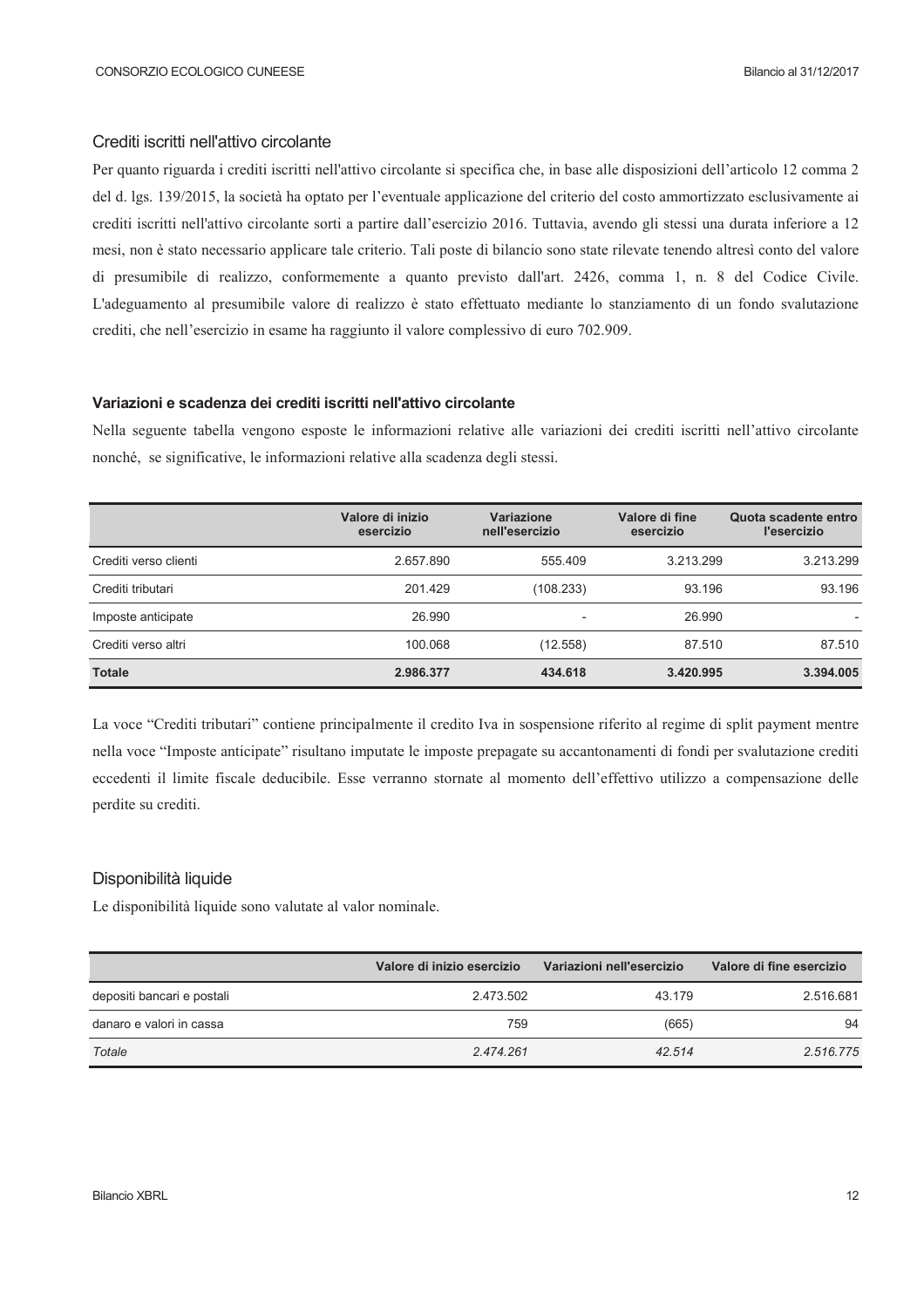#### Ratei e risconti attivi

I ratei e risconti sono stati calcolati sulla base del principio della competenza, mediante la ripartizione dei ricavi e/o costi comuni a due esercizi.

|                                | Valore di inizio esercizio | Variazione nell'esercizio | Valore di fine esercizio |
|--------------------------------|----------------------------|---------------------------|--------------------------|
| Risconti attivi                | 2.481                      | 831                       | 3.312                    |
| Totale ratei e risconti attivi | 2.481                      | 831                       | 3.312                    |

Nel seguente prospetto e' illustrata la composizione delle voci di cui in oggetto, in quanto risultanti iscritte in bilancio.

| <b>Descrizione</b>      | <b>Dettaglio</b>                            | Importo esercizio<br>corrente |
|-------------------------|---------------------------------------------|-------------------------------|
| <b>RATEI E RISCONTI</b> |                                             |                               |
|                         | Quota affitti comp.2018                     | 2.045                         |
|                         | Canoni assistenza ed abbonamenti comp.2018  | 432                           |
|                         | Quata bolli ed assicurazioni auto comp.2018 | 424                           |
|                         | Quota spese telefoniche comp.2018           | 411                           |
|                         | <b>Totale</b>                               | 3.312                         |

I risconti attivi sono stati calcolati secondo il criterio del "tempo fisico", dal momento che le prestazioni contrattuali ricevute hanno un contenuto economico costante nel tempo e quindi la ripartizione del costo (e dunque l'attribuzione all'esercizio in corso della quota parte di competenza) è effettuata in proporzione al tempo, come precisato nel principio contabile OIC 18.

#### Oneri finanziari capitalizzati

Tutti gli interessi e gli altri oneri finanziari sono stati interamente spesati nell'esercizio. Ai fini dell'art. 2427, c. 1, n. 8 del codice civile si attesta quindi che non sussistono capitalizzazioni di oneri finanziari.

# Nota integrativa, passivo e patrimonio netto

Le poste del patrimonio netto e del passivo dello stato patrimoniale sono state iscritte in conformità ai principi contabili nazionali; nelle sezioni relative alle singole poste sono indicati i criteri applicati nello specifico.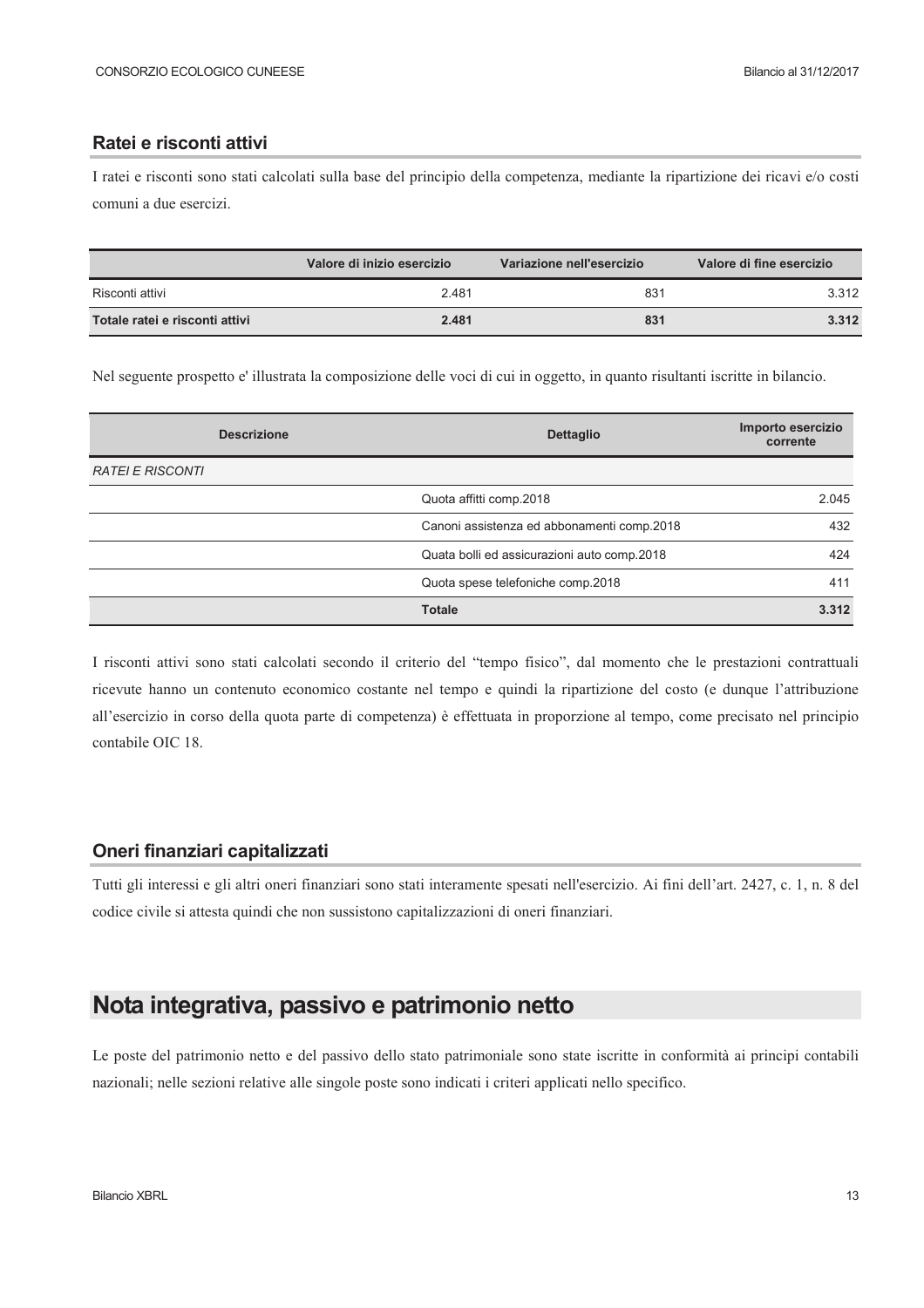#### **Patrimonio netto**

Le voci sono esposte in bilancio al loro valore contabile secondo le indicazioni contenute nel principio contabile OIC 28.

#### Variazioni nelle voci di patrimonio netto

Con riferimento all'esercizio in chiusura nelle tabelle seguenti vengono esposte le variazioni delle singole voci del patrimonio netto, nonché il dettaglio delle altre riserve, se presenti in bilancio.

|                                | Valore di inizio esercizio | Destinazione del<br>risultato dell'es. prec. -<br>Altre destinazioni | Risultato d'esercizio    | Valore di fine esercizio |
|--------------------------------|----------------------------|----------------------------------------------------------------------|--------------------------|--------------------------|
| Capitale                       | 500.000                    | $\overline{\phantom{0}}$                                             | $\overline{\phantom{0}}$ | 500.000                  |
| Riserva legale                 | 40.293                     | 1.025                                                                | $\overline{\phantom{0}}$ | 41.318                   |
| Riserva straordinaria          | 106.199                    | 19.461                                                               | $\overline{\phantom{a}}$ | 125.660                  |
| Totale altre riserve           | 106.199                    | 19.461                                                               | $\overline{\phantom{0}}$ | 125.660                  |
| Utile (perdita) dell'esercizio | 20.485                     | (20.485)                                                             | 30.223                   | 30.223                   |
| <b>Totale</b>                  | 666.977                    |                                                                      | 30.223                   | 697.201                  |

#### Disponibilità e utilizzo del patrimonio netto

Nei seguenti prospetti sono analiticamente indicate le voci di patrimonio netto, con specificazione della loro origine, possibilità di utilizzazione e distribuibilità, nonché della loro avvenuta utilizzazione nei precedenti tre esercizi.

| <b>Descrizione</b>          | Importo       | Origine/Natura   | Possibilità di<br>utilizzazione | Quota disponibile                                                                                                                     |
|-----------------------------|---------------|------------------|---------------------------------|---------------------------------------------------------------------------------------------------------------------------------------|
| Capitale                    |               | 500.000 Capitale |                                 |                                                                                                                                       |
| Riserva legale              | 41.318 Utili  |                  | A;B                             | 41.318                                                                                                                                |
| Riserva straordinaria       | 125,660 Utili |                  | A:B:C                           | 125.660                                                                                                                               |
| Totale altre riserve        | 125,660 Utili |                  | A:B:C                           | 125.660                                                                                                                               |
| <b>Totale</b>               | 666.978       |                  |                                 | 166.978                                                                                                                               |
| Quota non distribuibile     |               |                  |                                 | 41.318                                                                                                                                |
| Residua quota distribuibile |               |                  |                                 | 125.660                                                                                                                               |
|                             |               |                  |                                 | Legenda: A: per aumento di capitale; B: per copertura perdite; C: per distribuzione ai soci; D: per altri vincoli statutari; E: altro |

Si precisa che in data 18.05.2017 l'Assemblea Ordinaria dei Soci ha deliberato di accantonare l'utile netto d'esercizio, ammontante a 20.285 euro, per il 5%, pari a 1.025 euro, al Fondo di Riserva Legale e la restante parte, pari a 19.461 euro al Fondo di Riserva Straordinaria.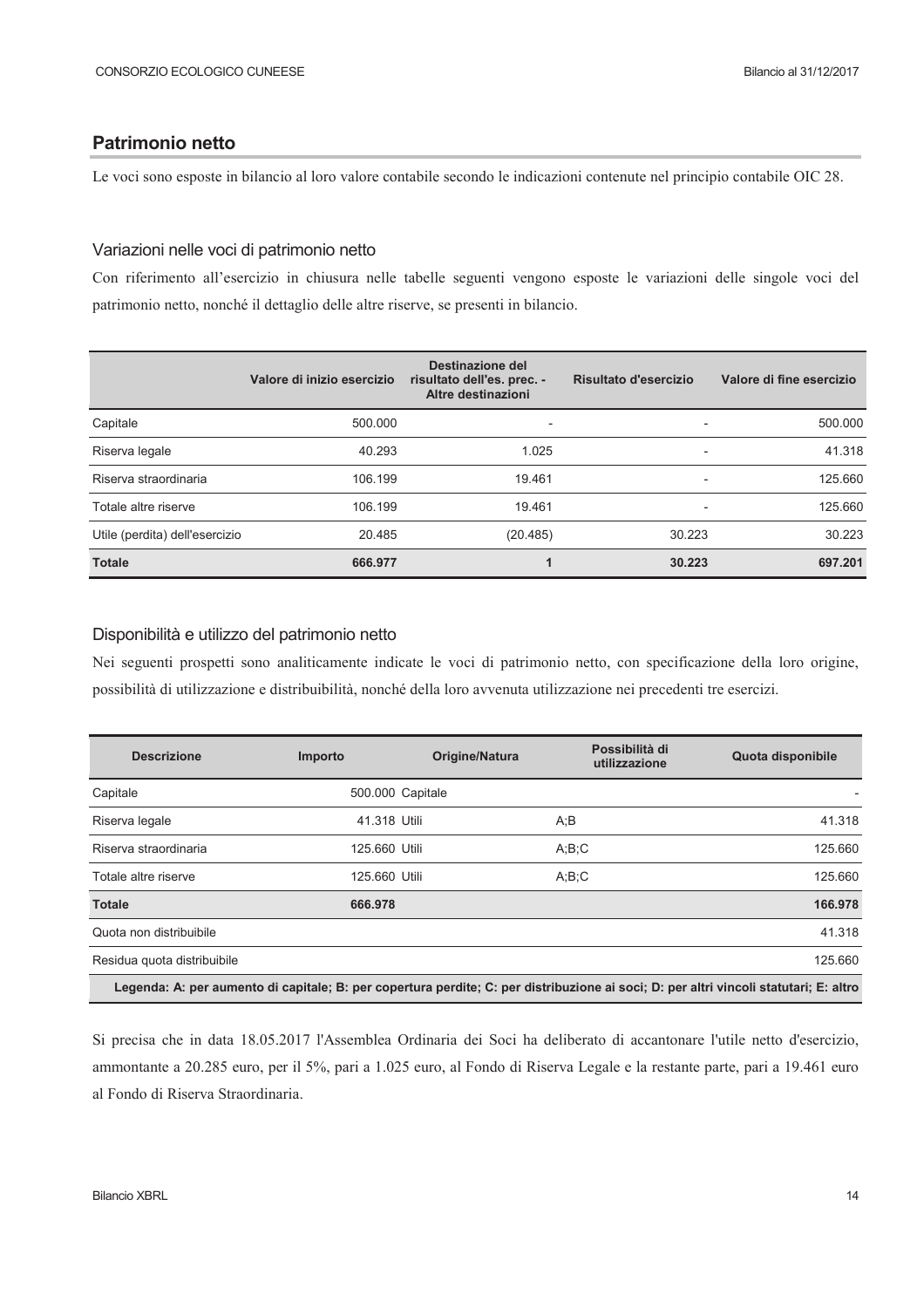#### Fondi per rischi e oneri

I fondi per rischi e oneri sono stati stanziati a copertura delle passività la cui esistenza è ritenuta certa o probabile, per le quali alla chiusura dell'esercizio non sono determinabili l'ammontare o la data di sopravvenienza.

La costituzione dei fondi è stata effettuata in base ai principi di prudenza e di competenza, osservando le prescrizioni del principio contabile OIC 31. Gli accantonamenti correlati sono rilevati nel conto economico dell'esercizio di competenza, in base al criterio di classificazione "per natura" dei costi.

|               | Valore di inizio esercizio | Valore di fine esercizio |
|---------------|----------------------------|--------------------------|
| Altri fondi   | 125.345                    | 125.345                  |
| <b>Totale</b> | 125.345                    | 125,345                  |

#### **Altri fondi**

Risulta accantonato, fin dagli esercizi precedenti, un fondo per gli oneri imprevisti riferiti ai rischi contrattuali dell'appalto ed a fronte di rischi futuri di spese legali e di potenziali rischi fiscali anche in merito a richieste di rimborso ed interessi, con particolare riferimento agli orientamenti giurisprudenziali non del tutto convergenti sulla non imponibilità Iva della ormai abolita Tariffa di Igiene Ambientale. E' inoltre accantonato il fondo relativo alle indennità per gli atti rogati dal precedente segretario del consorzio ai sensi della Legge 604/62. Si ritiene che i rischi e gli oneri riferiti ai fondi accantonati permangano anche per il presente esercizio.

Nel seguente prospetto è illustrata la composizione della voce di cui in oggetto, in quanto risultante iscritta in bilancio, ai sensi dell'art. 2427 c.1 del codice civile.

| <b>Descrizione</b> | <b>Dettaglio</b>                         | Importo esercizio<br>corrente |
|--------------------|------------------------------------------|-------------------------------|
| altri              |                                          |                               |
|                    | Fondo rischi contrattuali e spese legali | 110.000                       |
|                    | Fondo indennità Legge 604/62             | 15.345                        |
|                    | <b>Totale</b>                            | 125.345                       |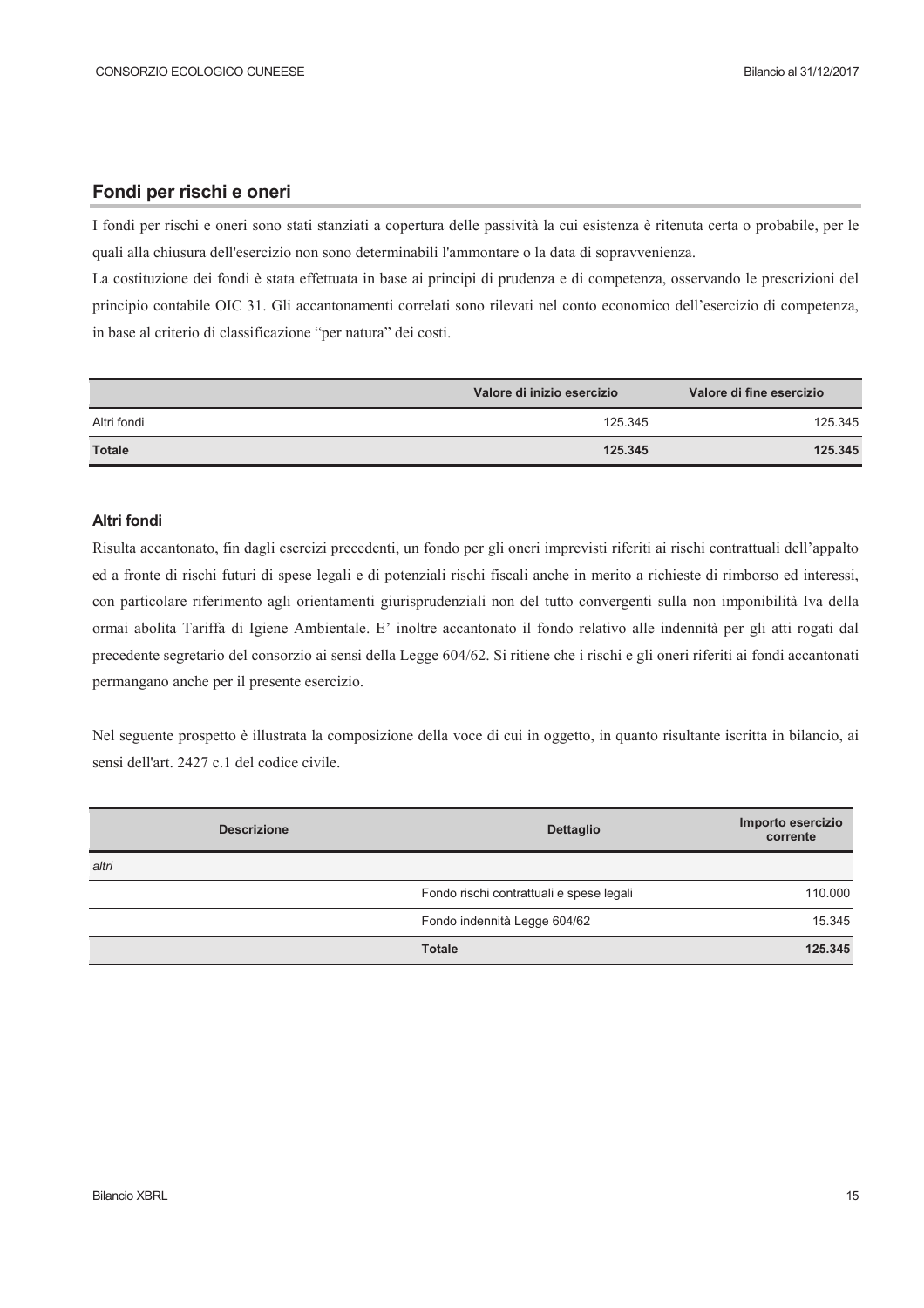#### Trattamento di fine rapporto di lavoro subordinato

Il TFR è stato calcolato conformemente a quanto previsto dall'art. 2120 del codice civile, tenuto conto delle disposizioni legislative e delle specificità dei contratti e delle categorie professionali, e comprende le quote annue maturate e le rivalutazioni effettuate sulla base dei coefficienti ISTAT.

L'ammontare del fondo è rilevato al netto degli acconti erogati e delle quote utilizzate per le cessazioni del rapporto di lavoro intervenute nel corso dell'esercizio e rappresenta il debito certo nei confronti dei lavoratori dipendenti alla data di chiusura del bilancio.

|                                                                        | Valore di inizio<br>esercizio | Variazioni<br>nell'esercizio -<br><b>Accantonamento</b> | Variazioni<br>nell'esercizio -<br>Altre variazioni | Variazioni<br>nell'esercizio -<br><b>Totale</b> | Valore di fine<br>esercizio |
|------------------------------------------------------------------------|-------------------------------|---------------------------------------------------------|----------------------------------------------------|-------------------------------------------------|-----------------------------|
| <b>TRATTAMENTO DI FINE</b><br>RAPPORTO DI LAVORO<br><b>SUBORDINATO</b> | 193.290                       | 22.780                                                  | (2.439)                                            | 20.341                                          | 213.631                     |
| <b>Totale</b>                                                          | 193.290                       | 22.780                                                  | (2.439)                                            | 20.341                                          | 213.631                     |

#### **Debiti**

Si specifica che, in base alle disposizioni dell'articolo 12 comma 2 del D.Lgs. 139/2015, la società ha optato per l'applicazione del criterio del costo ammortizzato esclusivamente ai debiti iscritti in bilancio dal presente esercizio. Tale criterio, come definito dall'art. 2426 c.2 c.c., tiene conto del fattore temporale, conformemente a quanto previsto dall'art. 2426, comma 1, n. 8 del codice civile. Tuttavia, per i debiti per i quali sia stata verificata l'irrilevanza dell'applicazione del metodo del costo ammortizzato e/o dell'attualizzazione, ai fini dell'esigenza di dare una rappresentazione veritiera e corretta della situazione patrimoniale ed economica societaria, è stata mantenuta l'iscrizione secondo il valore nominale. Tale evenienza si è verificata ad esempio in presenza di debiti con scadenza inferiore ai dodici mesi. In conclusione, per nessuno dei debiti a medio e lungo termine stipulati nell'esercizio è stato necessario applicare il criterio del costo ammortizzato

#### Variazioni e scadenza dei debiti

Nella seguente tabella vengono esposte le informazioni relative alle variazioni dei debiti e le eventuali informazioni relative alla scadenza degli stessi.

|                                          | Valore di inizio<br>esercizio | Variazione<br>nell'esercizio | Valore di fine<br>esercizio | Quota scadente entro<br>l'esercizio |
|------------------------------------------|-------------------------------|------------------------------|-----------------------------|-------------------------------------|
| Debiti verso fornitori                   | 3.246.594                     | 557.263                      | 3.803.857                   | 3.803.857                           |
| Debiti tributari                         | 234.972                       | (126.768)                    | 108.204                     | 108.204                             |
| Debiti verso istituti di previdenza e di | 14.668                        | (1.903)                      | 12.765                      | 12.765                              |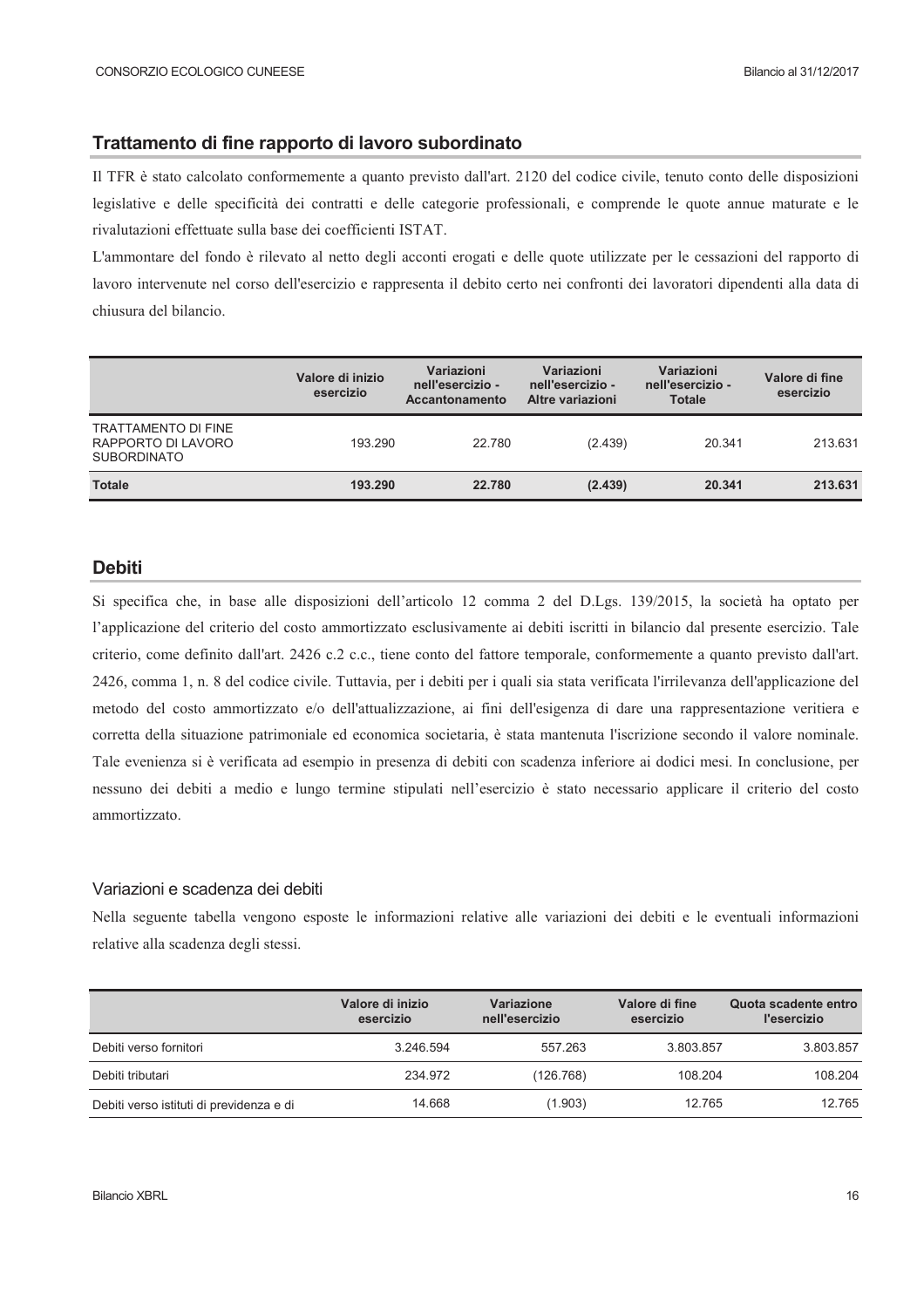|                   | Valore di inizio<br>esercizio | <b>Variazione</b><br>nell'esercizio | Valore di fine<br>esercizio | Quota scadente entro<br>l'esercizio |
|-------------------|-------------------------------|-------------------------------------|-----------------------------|-------------------------------------|
| sicurezza sociale |                               |                                     |                             |                                     |
| Altri debiti      | 941.263                       | 1.969                               | 943.232                     | 943.232                             |
| <b>Totale</b>     | 4.437.497                     | 430.561                             | 4.868.058                   | 4.868.058                           |

#### Altri debiti

Nella seguente tabella viene presentata la suddivisione della voce "Altri debiti".

| <b>Descrizione</b> | <b>Dettaglio</b>           | Importo esercizio corrente |
|--------------------|----------------------------|----------------------------|
| Altri debiti       |                            |                            |
|                    | Debiti v/amministratori    | 46.603                     |
|                    | Debiti diversi verso terzi | 64.848                     |
|                    | Debiti v/soci              | 831.781                    |
|                    | <b>Totale</b>              | 943.232                    |

Il debito verso i soci consorziati è riferito relativo alle riserve da distribuire come già deliberato dall'assemblea consortile.

#### Suddivisione dei debiti per area geografica

La ripartizione per area geografica dei debiti non è significativa.

#### Debiti assistiti da garanzie reali su beni sociali

Ai sensi e per gli effetti dell'art. 2427, c. 1 n. 6 del codice civile, si attesta che non esistono debiti sociali assistiti da garanzie reali.

#### Finanziamenti effettuati da soci della società

La società non ha ricevuto alcun finanziamento da parte dei soci.

#### Ratei e risconti passivi

I ratei e risconti sono stati calcolati sulla base del principio della competenza, mediante la ripartizione dei costi e/o ricavi comuni a due esercizi.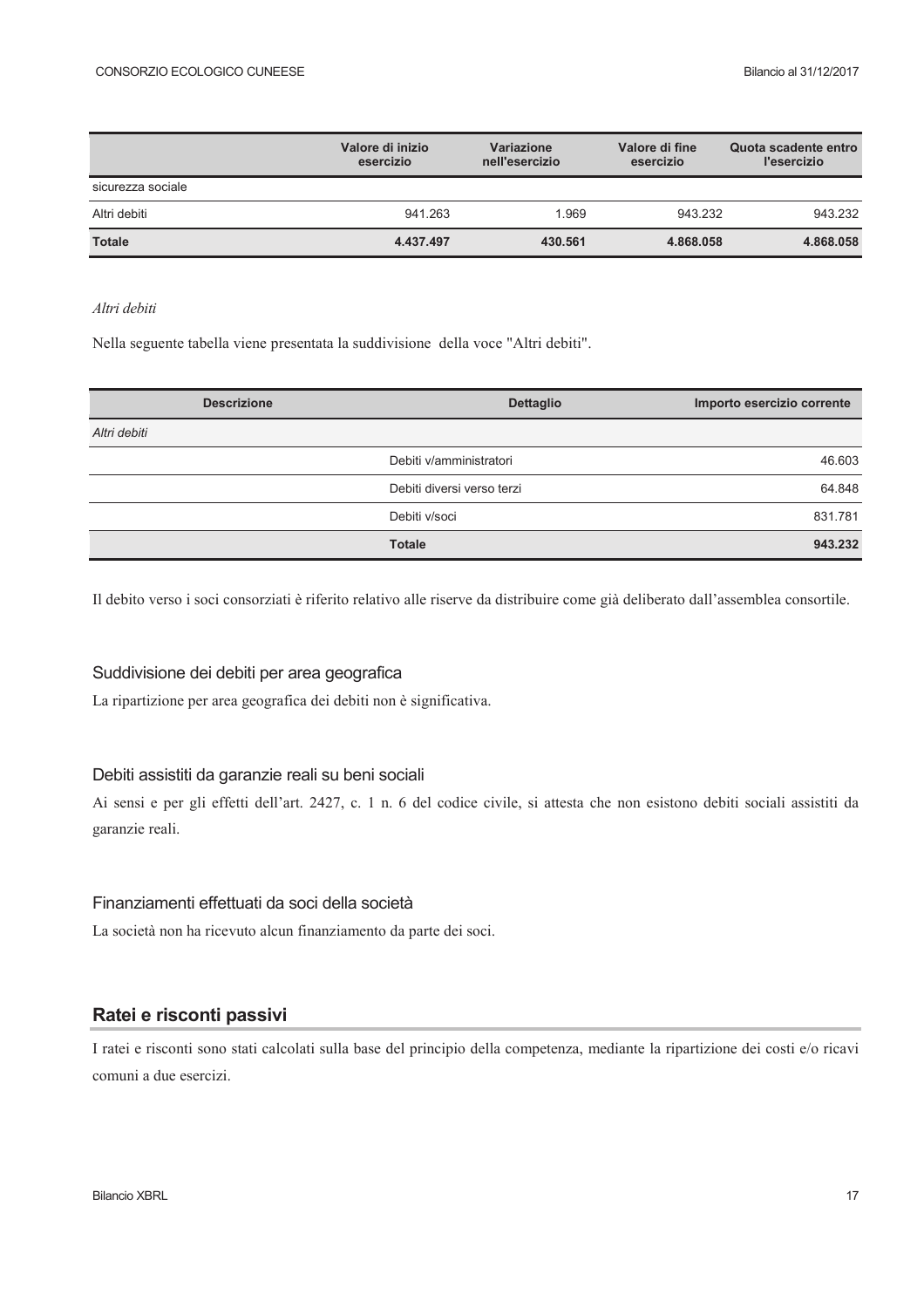|                                 | Valore di inizio esercizio | Variazione nell'esercizio | Valore di fine esercizio |
|---------------------------------|----------------------------|---------------------------|--------------------------|
| Ratei passivi                   | 49.284                     | 1.095                     | 50.379                   |
| Totale ratei e risconti passivi | 49.284                     | 1.095                     | 50.379                   |

Nel seguente prospetto e' illustrata la composizione delle voci di cui in oggetto, in quanto risultanti iscritte in bilancio.

| <b>Descrizione</b>      | <b>Dettaglio</b>                        | Importo esercizio<br>corrente |
|-------------------------|-----------------------------------------|-------------------------------|
| <i>RATEI E RISCONTI</i> |                                         |                               |
|                         | Quota utenze e spese competenza 2017    | 425                           |
|                         | Quota premi, ferie e permessi comp.2017 | 49.954                        |
|                         | <b>Totale</b>                           | 50.379                        |

I ratei passivi sono stati calcolati secondo il criterio del "tempo fisico", dal momento che le prestazioni contrattuali ricevute hanno un contenuto economico costante nel tempo e quindi la ripartizione del costo (e dunque l'attribuzione all'esercizio in corso della quota parte di competenza) è effettuata in proporzione al tempo, come precisato nel principio contabile OIC 18.

### Nota integrativa, conto economico

Il conto economico evidenzia il risultato economico dell'esercizio.

Esso fornisce una rappresentazione delle operazioni di gestione, mediante una sintesi dei componenti positivi e negativi di reddito che hanno contribuito a determinare il risultato economico. I componenti positivi e negativi di reddito, iscritti in bilancio secondo quanto previsto dall'articolo 2425-bis del codice civile, sono distinti secondo l'appartenenza alle varie gestioni: caratteristica, accessoria e finanziaria.

L'attività caratteristica identifica i componenti di reddito generati da operazioni che si manifestano in via continuativa e nel settore rilevante per lo svolgimento della gestione, che identificano e qualificano la parte peculiare e distintiva dell'attività economica svolta dalla società, per la quale la stessa è finalizzata.

L'attività finanziaria è costituita da operazioni che generano proventi e oneri di natura finanziaria.

In via residuale, l'attività accessoria è costituita dalle operazioni che generano componenti di reddito che fanno parte dell'attività ordinaria ma non rientrano nell'attività caratteristica e finanziaria.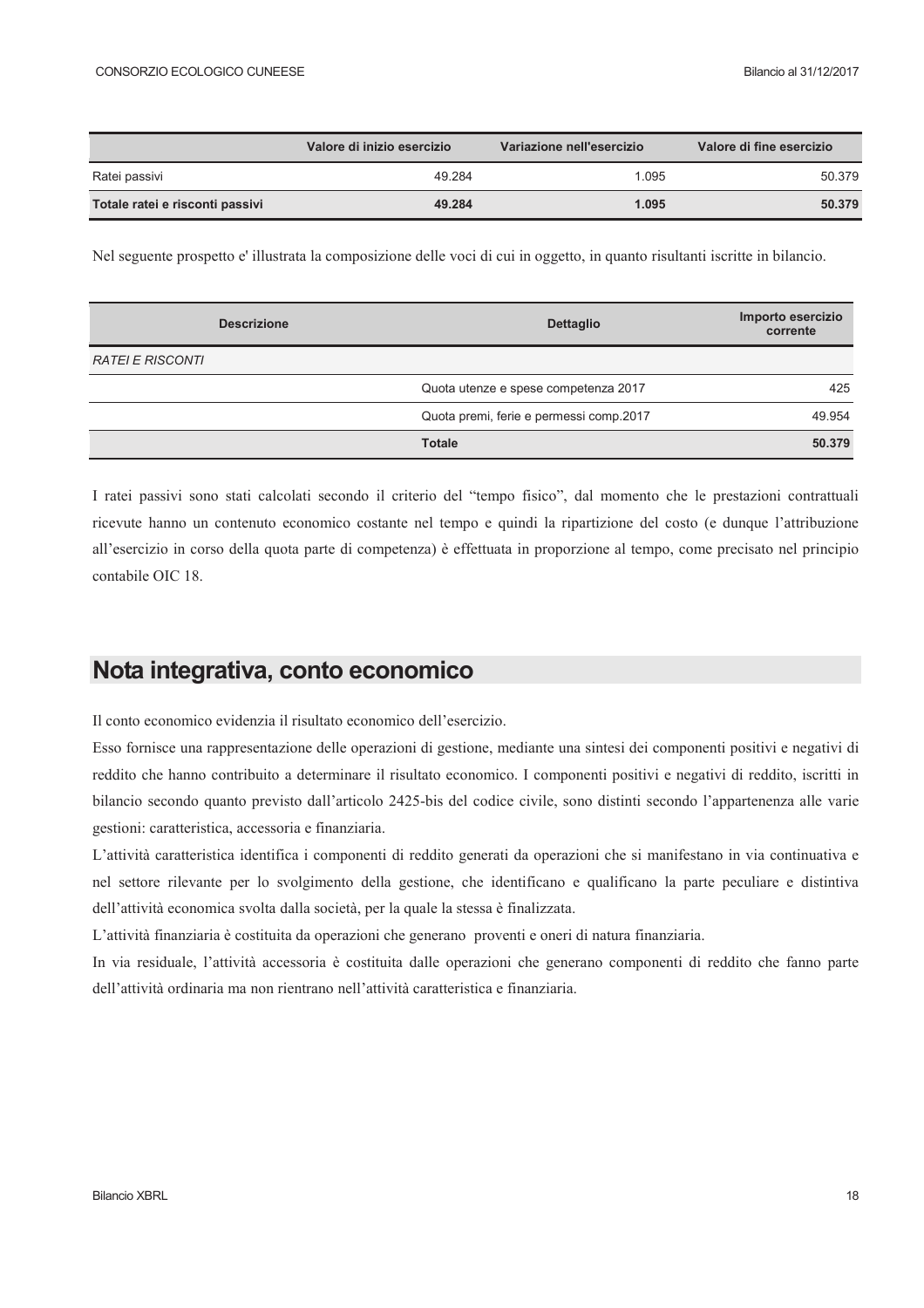#### Valore della produzione

I ricavi derivanti dalle prestazioni di servizi sono iscritti quando il servizio è reso, ovvero quando la prestazione è stata effettuata; nel particolare caso delle prestazioni di servizi continuative i relativi ricavi sono iscritti per la quota maturata.

#### Suddivisione dei ricavi delle vendite e delle prestazioni per categoria di attività

Nella seguente tabella è illustrata la ripartizione dei ricavi delle vendite e delle prestazioni secondo le categorie di attività.

| Categoria di attività                       | Valore esercizio corrente |
|---------------------------------------------|---------------------------|
| Ricavi da servizio raccolta e trasporto RSU | 13.316.768                |
| Ricavi da raccolta differenziata            | 2.659.116                 |
| Ricavi da noleggio cassoni                  | 36.877                    |
| Ricavi da ripartizione gestionale           | 936                       |
| Ricavi da cessione composter                | 1.889                     |
| <b>Totale</b>                               | 16.015.586                |

#### Suddivisione dei ricavi delle vendite e delle prestazioni per area geografica

La ripartizione dei ricavi delle vendite e delle prestazioni secondo le aree geografiche non è significativa.

#### Costi della produzione

I costi ed oneri sono imputati per competenza e secondo natura, al netto dei resi, abbuoni, sconti e premi, nel rispetto del principio di correlazione con i ricavi, ed iscritti nelle rispettive voci secondo quanto previsto dal principio contabile OIC 12. Per quanto riguarda gli acquisti di beni, i relativi costi sono iscritti quando si è verificato il passaggio sostanziale e non formale del titolo di proprietà assumendo quale parametro di riferimento, per il passaggio sostanziale, il trasferimento dei rischi e benefici. Nel caso di acquisto di servizi, i relativi costi sono iscritti quando il servizio è stato ricevuto, ovvero quando la prestazione si è conclusa, mentre, in presenza di prestazioni di servizi continuative, i relativi costi sono iscritti per la quota maturata.

#### Proventi e oneri finanziari

I proventi e gli oneri finanziari sono iscritti per competenza in relazione alla quota maturata nell'esercizio.

#### Composizione dei proventi da partecipazione

Non sussistono proventi da partecipazioni di cui all'art. 2425, n. 15 del codice civile.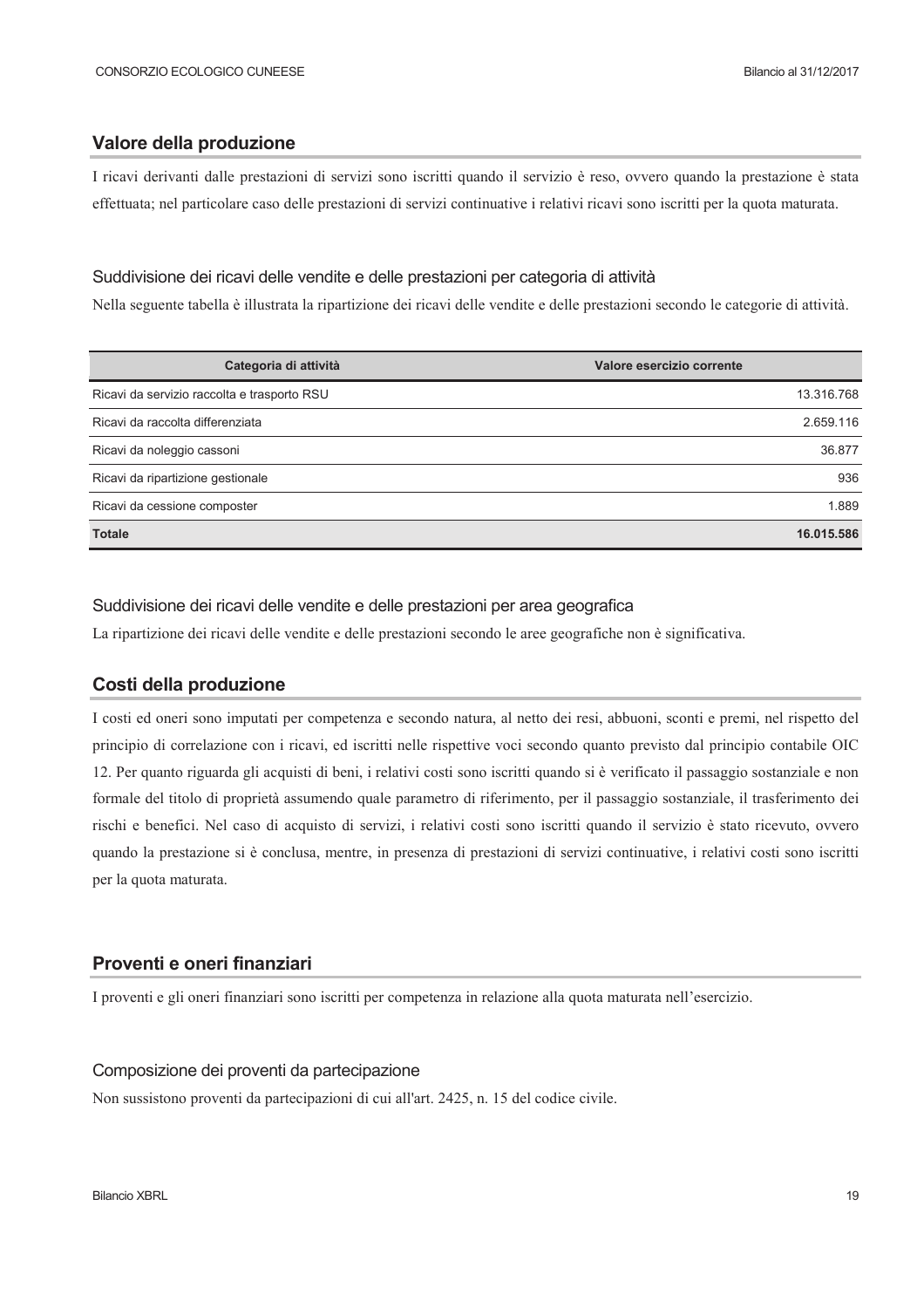#### Ripartizione degli interessi e altri oneri finanziari per tipologia di debiti

Nel seguente prospetto si dà evidenza degli interessi e degli altri oneri finanziari di cui all'art. 2425, n. 17 del codice civile, con specifica suddivisione tra quelli relativi a prestiti obbligazionari, ai debiti verso banche ed a altre fattispecie.

|                                     | Debiti verso banche | Altri   | Totale |
|-------------------------------------|---------------------|---------|--------|
| Interessi ed altri oneri finanziari | ררר ר               | າ<br>ےں | 2.254  |

#### Importo e natura dei singoli elementi di ricavo/costo di entità o incidenza eccezionali

Nel corso del presente esercizio non sono stati rilevati ricavi o altri componenti positivi derivanti da eventi di entità o incidenza eccezionali.

Nel corso del presente esercizio non sono stati rilevati costi derivanti da eventi di entità o incidenza eccezionali.

#### Imposte sul reddito d'esercizio, correnti, differite e anticipate

La società ha provveduto allo stanziamento delle imposte dell'esercizio sulla base dell'applicazione delle norme tributarie vigenti. Le imposte correnti si riferiscono alle imposte di competenza dell'esercizio. Le imposte anticipate, invece, riguardano componenti di reddito positivi o negativi rispettivamente soggetti ad imposizione o a deduzione in esercizi diversi rispetto a quelli di contabilizzazione civilistica.

#### Rilevazione delle imposte differite e anticipate ed effetti conseguenti

|                                                            | <b>IRES</b> | <b>IRAP</b> |
|------------------------------------------------------------|-------------|-------------|
| B) Effetti fiscali                                         |             |             |
| Fondo imposte differite (anticipate) a inizio<br>esercizio | (26.990)    |             |
| Fondo imposte differite (anticipate) a fine<br>esercizio   | (26.990)    |             |

# Nota integrativa, rendiconto finanziario

La società ha predisposto il rendiconto finanziario che rappresenta il documento di sintesi che raccorda le variazioni intervenute nel corso dell'esercizio nel patrimonio aziendale con le variazioni nella situazione finanziaria; esso pone in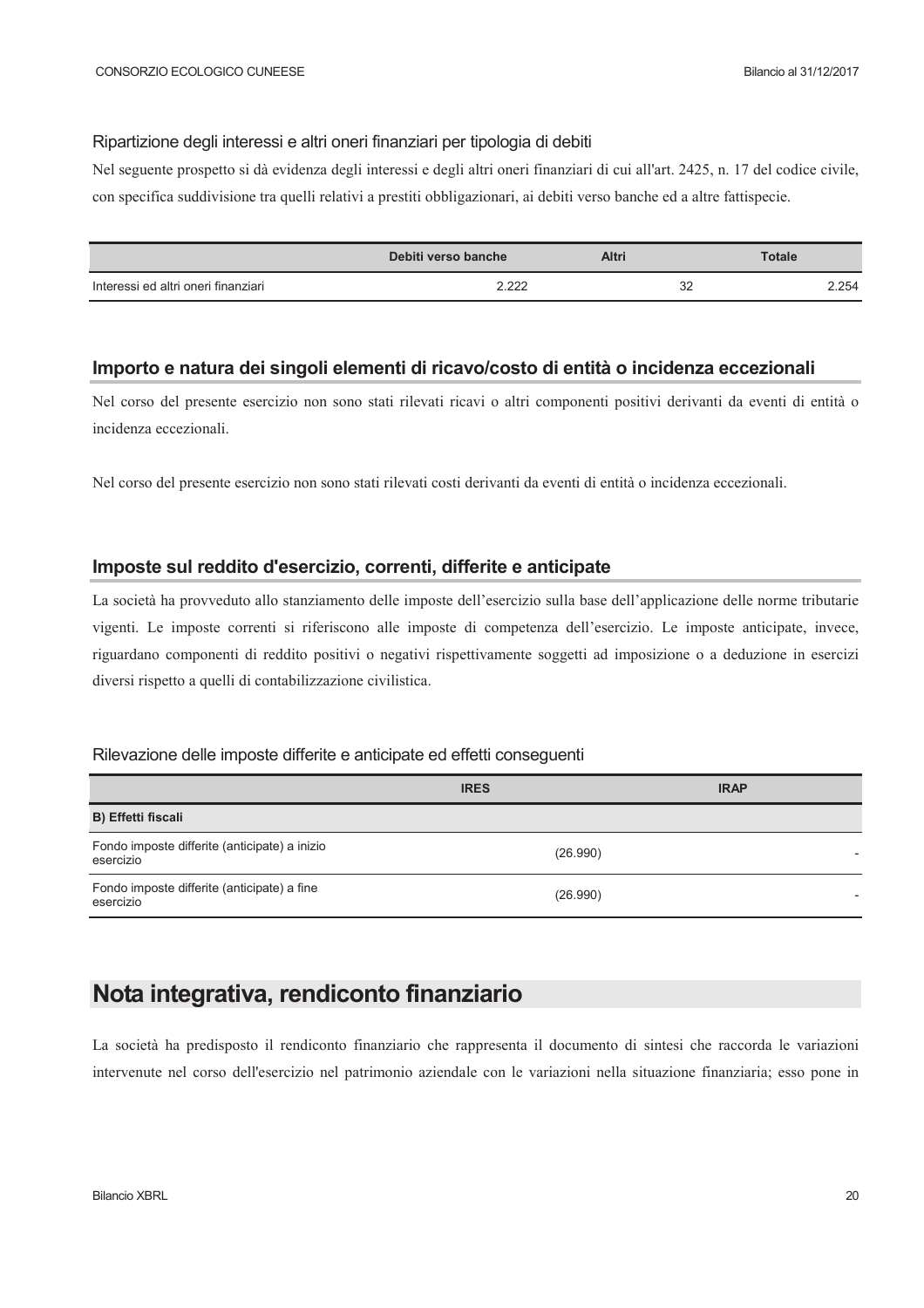evidenza i valori relativi alle risorse finanziarie di cui l'impresa ha avuto necessità nel corso dell'esercizio nonchè i relativi impieghi.

In merito al metodo utilizzato si specifica che la stessa ha adottato, secondo la previsione dell'OIC 10, il metodo indiretto in base al quale il flusso di liquidità è ricostruito rettificando il risultato di esercizio delle componenti non monetarie.

# Nota integrativa, altre informazioni

Di seguito vengono riportate le altre informazioni richieste dal codice civile.

#### Dati sull'occupazione

Nel seguente prospetto è indicato il numero medio dei dipendenti, ripartito per categoria e calcolato considerando la media giornaliera.

|              | Totale dipendenti<br>Impiegati |  |
|--------------|--------------------------------|--|
| Numero medio |                                |  |

#### Compensi, anticipazioni e crediti concessi ad amministratori e sindaci e impegni assunti per loro conto

La società non ha deliberato compensi, né esistono anticipazioni e crediti, a favore dell'organo amministrativo. Inoltre la

stessa non ha assunto impegni per conto di tale organo per effetto di garanzie di qualsiasi tipo prestate.

#### Compensi al revisore legale o società di revisione

Nella seguente tabella sono indicati, suddivisi per tipologia di servizi prestati, i compensi spettanti al revisore legale dei conti.

|        | Revisione legale dei conti annuali | Totale corrispettivi spettanti al revisore<br>legale o alla società di revisione |
|--------|------------------------------------|----------------------------------------------------------------------------------|
| Valore | 4.680                              | 4.680                                                                            |

#### Categorie di azioni emesse dalla società

Il presente paragrafo della nota integrativa non è pertinente in quanto il capitale sociale non è rappresentato da azioni.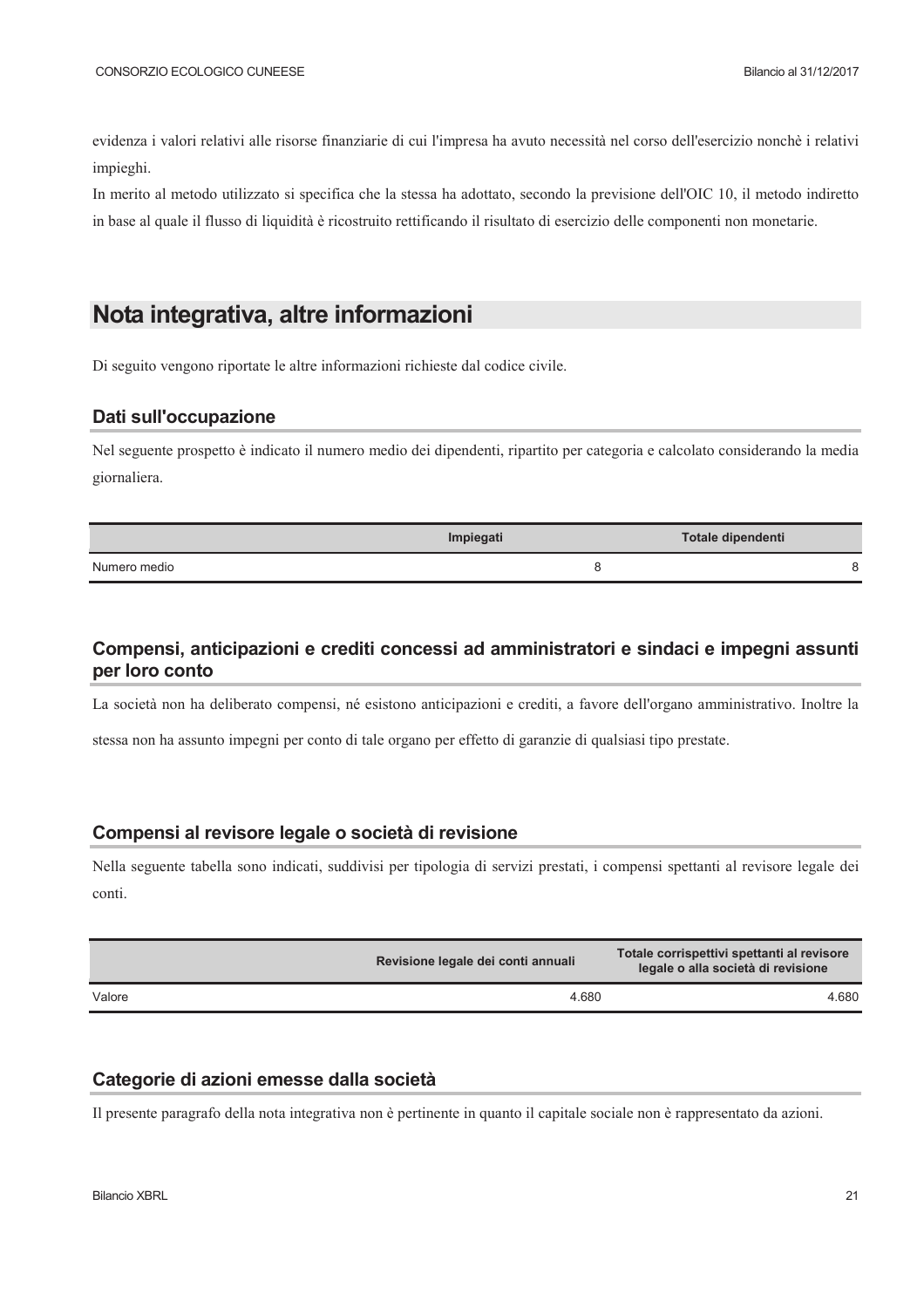#### Titoli emessi dalla società

La società non ha emesso alcun titolo o valore simile rientrante nella previsione di cui all'art. 2427 n. 18 codice civile.

#### Dettagli sugli altri strumenti finanziari emessi dalla società

La società non ha emesso altri strumenti finanziari ai sensi dell'articolo 2346, comma 6, del codice civile.

#### Impegni, garanzie e passività potenziali non risultanti dallo stato patrimoniale

Nel seguente prospetto sono illustrati gli impegni e le garanzie in oggetto che consistono in fideiussioni ricevute da terzi.

| <b>FIDEJUSSIONI RICEVUTE DA TERZI</b>                                                                                                                                              | <b>VALIDITA'</b>                      | <b>IMPORTO</b> |
|------------------------------------------------------------------------------------------------------------------------------------------------------------------------------------|---------------------------------------|----------------|
| Affidamento servizio di raccolta, trasporto e conferimento di rifiuti solidi urbani ed altri di igiene<br>ambientale. Appalto Cuneo + 18 Comuni Pianura                            | Dal<br>1.1.2015<br>al<br>31.12.2020   | 1.644.782      |
| Affidamento servizio di ritiro e vendita carta e cartone da macero                                                                                                                 | 13.12.2016<br>Da.<br>al<br>31.12.2017 | 420.000        |
| Affidamento servizio di raccolta, trasporto e conferimento di rifiuti solidi urbani ed altri di igiene<br>ambientale. Appalto Valli Grana e Maira                                  | 1.10.2015<br>Dal<br>al<br>23.3.2023   | 67.061         |
| Affidamento servizio di raccolta, trasporto e conferimento di rifiuti solidi urbani ed altri di igiene<br>ambientale. Appalto Valle Stura                                          | Dal<br>1.10.2015<br>al<br>01.4.2023   | 134.777        |
| Affidamento servizio di raccolta, trasporto e conferimento di rifiuti solidi urbani ed altri di igiene<br>ambientale. Appalto Valli Gesso, Pesio e Vermenagna                      | Dal<br>1.12.2015<br>al<br>30.11.2022  | 521.426        |
| Servizio di ritiro, trasporto e recupero di rifiuti ed imballaggi in vetro (codici C.E.R. 15.01.07 e<br>20.01.02)                                                                  | Dal<br>9.05.2017<br>al<br>31.5.2019   | 11.926         |
| Servizio di ritiro, trasporto e recupero/smaltimento di pneumatici fuori uso.                                                                                                      | 01.5.2016<br>Dal<br>al<br>30.4.2018   | 1.444          |
| Servizio di gestione del servizio di raccolta, trasporto e smaltimento/recupero di rifiuti urbani<br>pericolosi raccolti presso i centri di raccolta prodotti da utenze domestiche | Dal<br>24.5.2017<br>al<br>24.11.2018  | 8.954          |
| Servizio di raccolta differenziata oli vegetali esausti da utenze domestiche. CER 20 01 25                                                                                         | Dal<br>01.5.2015<br>al<br>01.5.2020   | 645            |
| Servizio di ritiro, trasporto e recupero di rifiuti ed imballaggi in legno e nolo cassoni scarrabili<br>(codici C.E.R. 20.01.38 - 15.01.03)                                        | Dal<br>28.4.2017<br>al<br>28.10.2018  | 10.098         |
| Servizio di recupero di rifiuti urbani costituiti da inerti da costruzione/demolizione raccolti<br>presso i centri di raccolta prodotti da utenze domestiche. CER 17.09.04         | Dal<br>03.5.2017<br>al<br>03.5.2020   | 3.998          |
| Servizio di raccolta, trasporto e recupero di rifiuti urbani CER 20.01.10 indumenti usati ed<br>accessori di abbigliamento                                                         | 01.10.2017<br>Dal<br>al<br>01.10.2022 | 9.850          |
| Alienazione rottami ferrosi ed imballaggi ferrosi (cer 20.01.40 - 15.01.04) da centri di raccolta<br>e territorio del CEC                                                          | 01.6.2017<br>Dal<br>al<br>01.6.2019   | 27.287         |
| <b>TOTALE</b>                                                                                                                                                                      |                                       | 2.862.248      |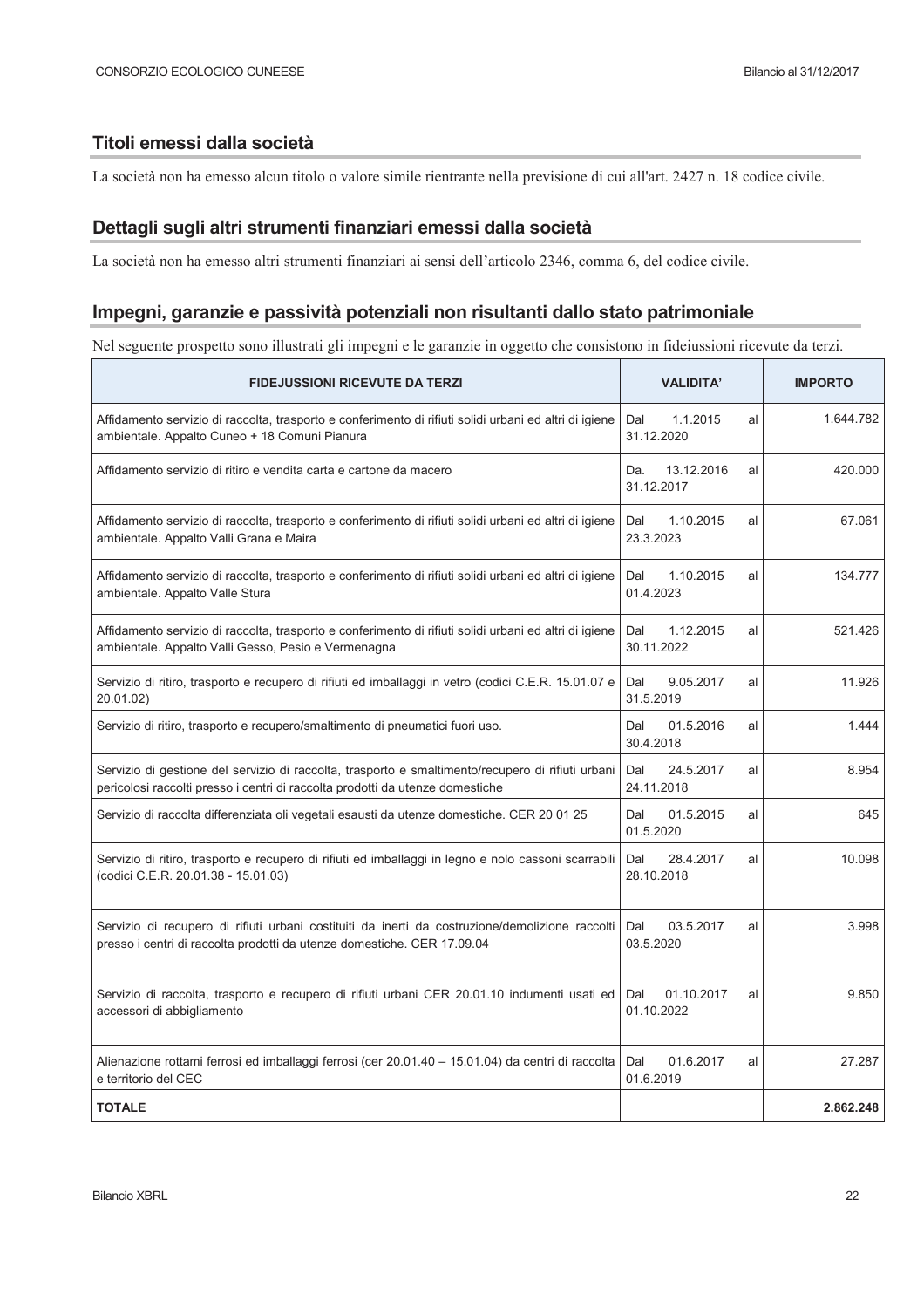#### Informazioni sui patrimoni e i finanziamenti destinati ad uno specifico affare

#### Patrimoni destinati ad uno specifico affare

Si attesta che alla data di chiusura del bilancio non sussistono patrimoni destinati ad uno specifico affare di cui al n. 20 dell'art. 2427 del codice civile.

#### Finanziamenti destinati ad uno specifico affare

Si attesta che alla data di chiusura del bilancio non sussistono finanziamenti destinati ad uno specifico affare di cui al n. 21 dell'art. 2427 del codice civile.

#### Informazioni sulle operazioni con parti correlate

Ai fini di quanto disposto dalla normativa vigente, nel corso dell'esercizio non sono state effettuate operazioni con parti correlate.

#### Informazioni sugli accordi non risultanti dallo stato patrimoniale

Nel corso dell'esercizio non è stato posto in essere alcun accordo non risultante dallo stato patrimoniale.

#### Informazioni sui fatti di rilievo avvenuti dopo la chiusura dell'esercizio

Con riferimento al punto 22-quater dell'art. 2427 del codice civile, non si segnalano fatti di rilievo successivi alla chiusura dell'esercizio che abbiano inciso in maniera rilevante sull'andamento patrimoniale, finanziario ed economico.

#### Imprese che redigono il bilancio dell'insieme più grande/più piccolo di imprese di cui si fa parte in quanto impresa controllata

Non esistono le fattispecie di cui all'art. 2427, numeri 22-quinquies e sexies del codice civile.

#### Informazioni relative agli strumenti finanziari derivati ex art. 2427-bis del Codice Civile

Si attesta che non è stato sottoscritto alcun strumento finanziario derivato.

#### Prospetto riepilogativo del bilancio della società che esercita l'attività di direzione e coordinamento

Ai sensi dell'art. 2497-bis c. 4 del codice civile, si attesta che la società non è soggetta all'altrui attività di direzione e coordinamento